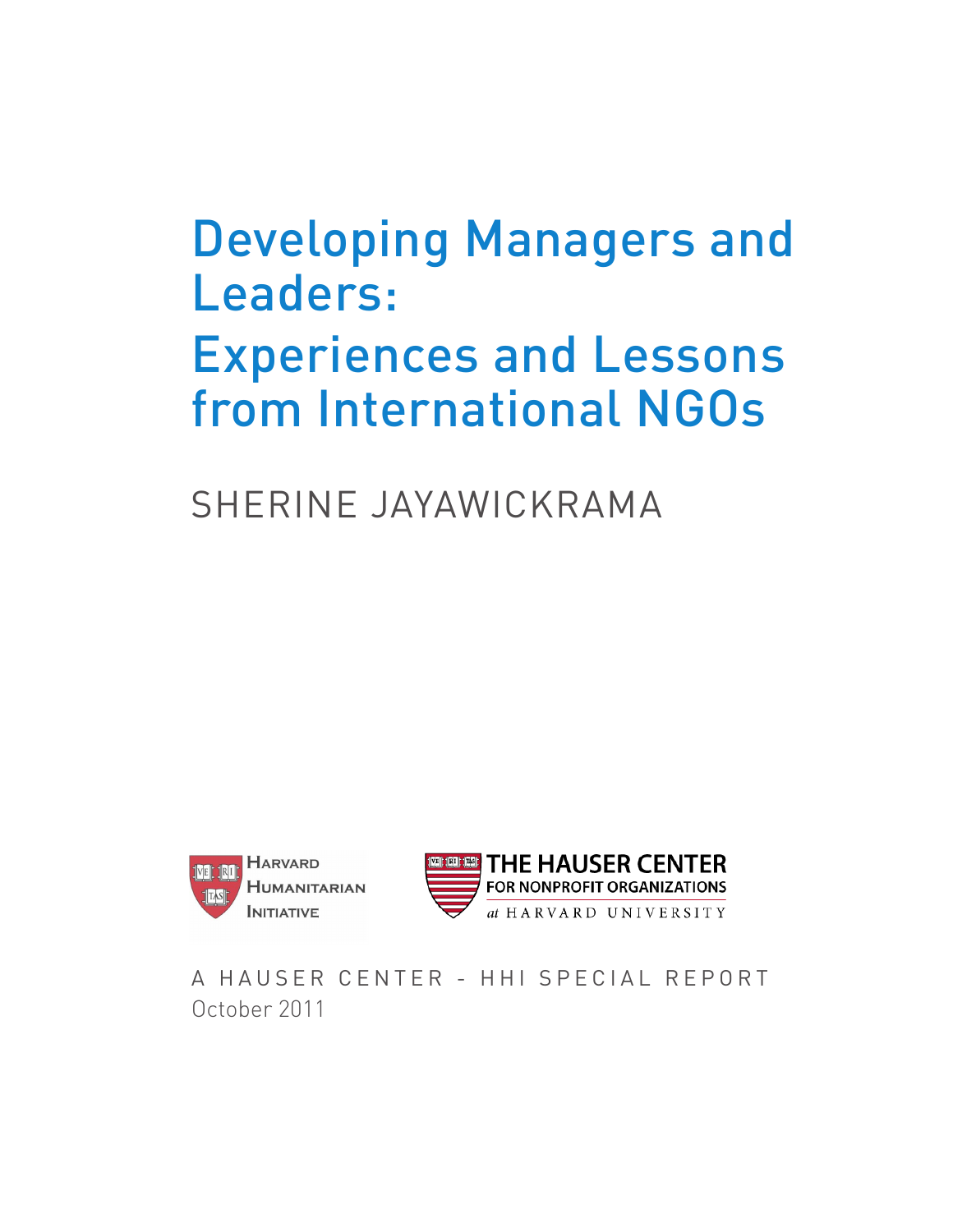## About the Harvard Humanitarian INitiative

The Harvard Humanitarian Initiative (HHI) is a university-wide center involving multiple entities within the Harvard community that provide expertise in public health, medicine, social science, management, and other disciplines to promote evidence-based approaches to humanitarian assistance.The mission of the Initiative is to relieve human suffering in war and disaster by advancing the science and practice of humanitarian response worldwide. Harvard Humanitarian Initiative fosters interdisciplinary collaboration in order to:

- Improve the effectiveness of humanitarian strategies for relief protection and prevention; •
- Instill human rights principles and practices in these strategies; •
- Educate and train the next generation of humanitarian leaders. •

## About the HaUSER CENTER FOR NONPROFIT ORGANIZATIONS

The Hauser Center for Nonprofit Organizations at Harvard University is a university-wide center for the study of nonprofit organizations and civil society. The Hauser Center seeks to expand understanding and accelerate critical thinking about the leadership of nonprofit and non-governmental organizations through the key goals of research, education and practice. The Center's goals include:

- Research: Explore the critical questions affecting nonprofits and NGOs and widely disseminate the findings. •
- Education: Support teaching about nonprofit organizations across Harvard University and development of curricula in the field.
- Practice: Connect current and future leaders with new thinking and scholarship. •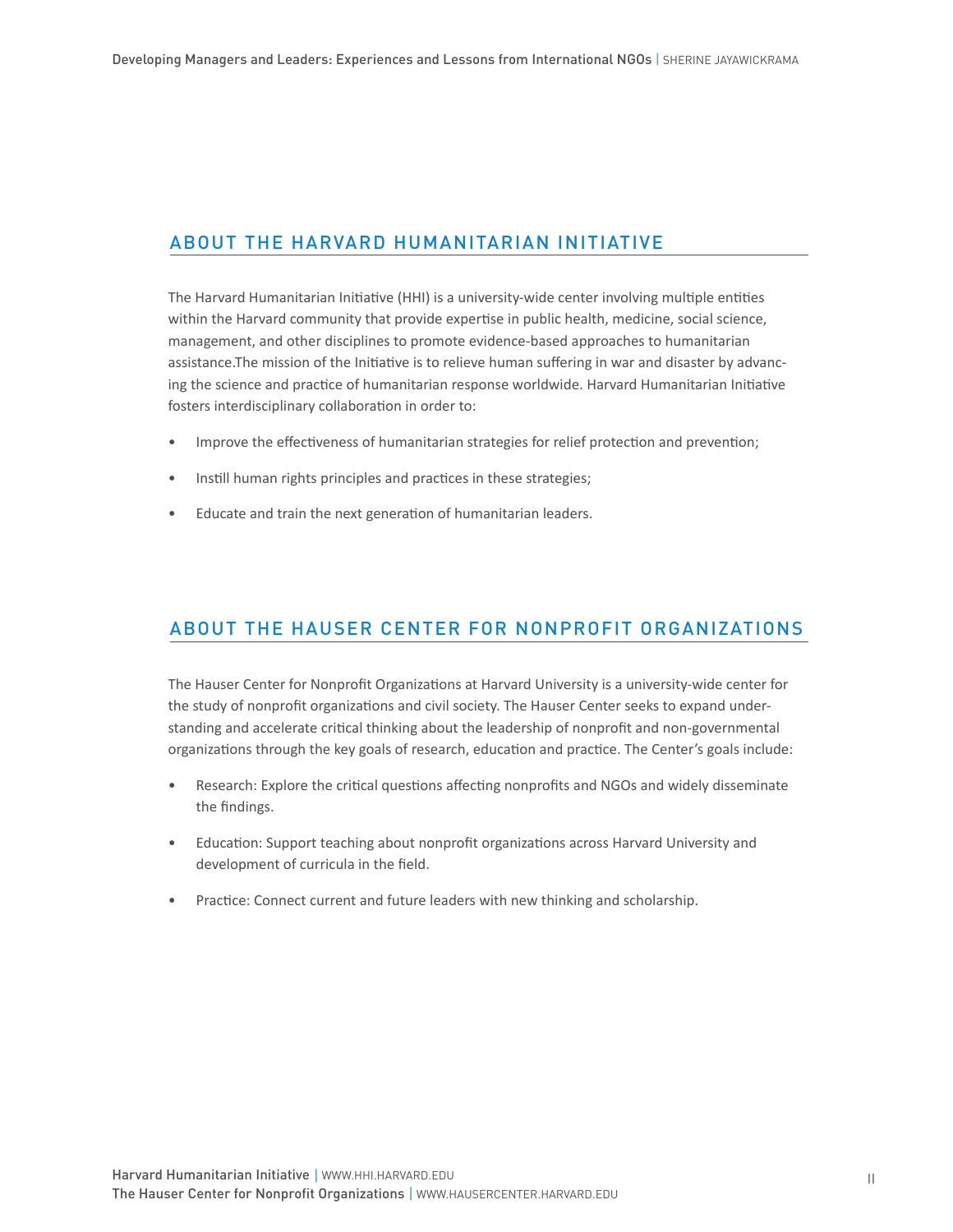# TABLE OF CONTENTS

| <b>Introduction</b>                                                            | 2  |
|--------------------------------------------------------------------------------|----|
| <b>Methodology</b>                                                             | 3  |
| <b>The Broader Landscape</b>                                                   | 4  |
| The Organizational Context for Developing Management and Leadership Capacity 7 |    |
| <b>Promising Approaches and Practices</b>                                      | 9  |
| <b>Common Threads and Emerging Challenges</b>                                  | 14 |
| <b>Lessons Learned and Priorities for the Future</b>                           | 17 |
| Conclusion                                                                     | 20 |
| <b>References and Annexes</b>                                                  | 21 |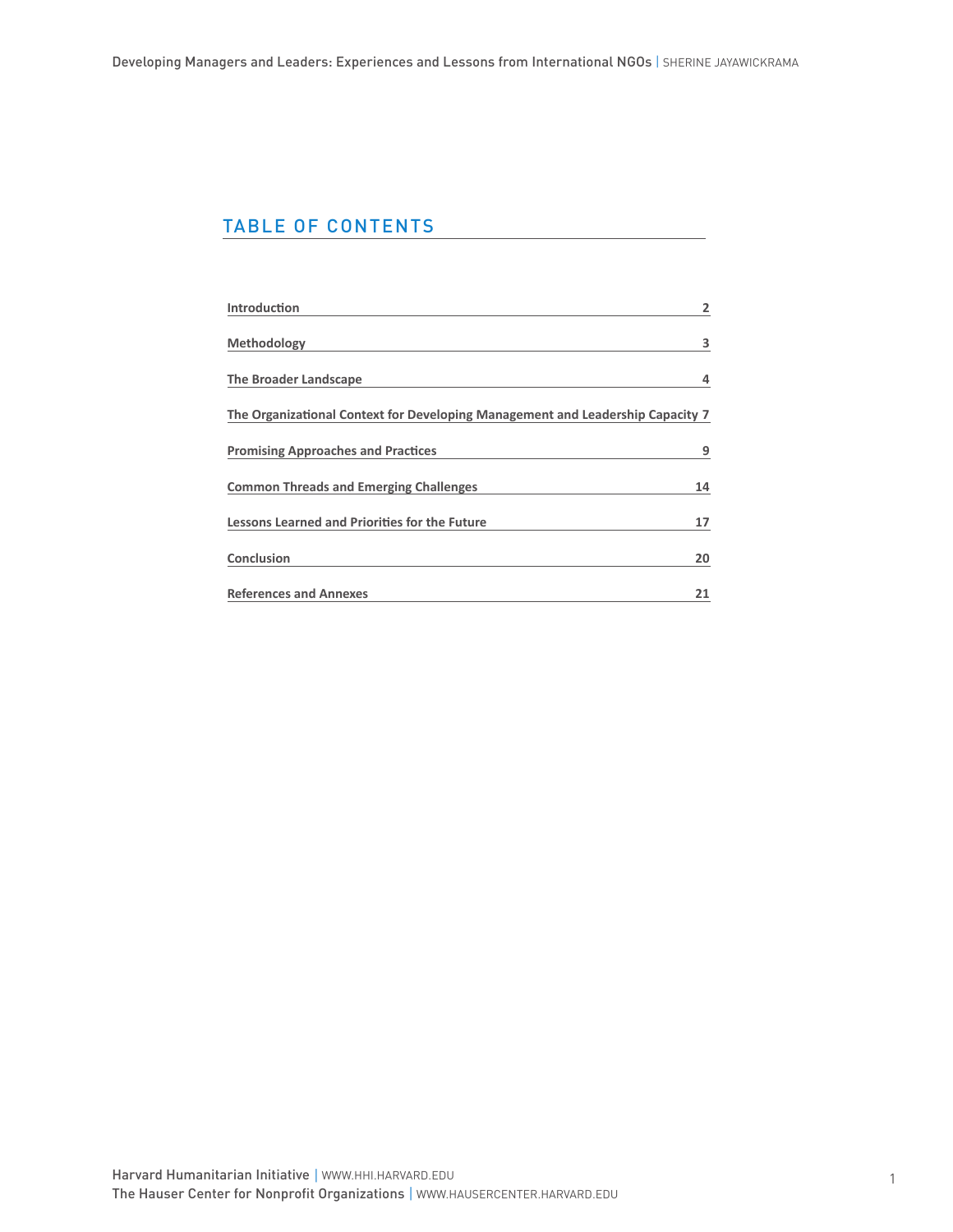### INTRODUCTION

The origins of most international non-governmental organizations (INGOs) are rooted in an idealistic mission and a strong volunteer spirit. Over the years, these INGOs have grown larger and have become stewards of substantial financial resources. For example, World Vision International now has an annual global budget exceeding \$2 billion. INGOs' approaches have become more sophisticated and public expectations of their performance and impact have also increased. This challenges INGOs to become more professional, well-managed organizations. Many people working in INGOs today are still driven more by a sense of mission than by financial compensation. Therefore, INGOs must recruit, develop and retain high-quality staff (including good managers and leaders) while creating space for staff to fulfill their sense of mission.

This paper – a collaboration of the Hauser Center for Nonprofit Organizations and the Harvard Humanitarian Initiative – is an exploration of how INGOs approach the development of managers and leaders. It discusses the context, practice and lessons related to management and leadership development in a handful of large INGOs focused on humanitarian and development efforts. For the past decade or so, INGOs have been paying increasing attention to developing managers and leaders. This has resulted in a myriad of efforts not only within individual organizations but also across organizations (via coalitions and joint initiatives). For-profit and nonprofit academic

1 This paper is written by Sherine Jayawickrama, Domain Manager, Humanitarian & Development NGOs at the Hauser Center for Nonprofit Organizations at Harvard University. Fifteen interviews were conducted by Israel Keys and the remainder was conducted by Sherine Jayawickrama. The author thanks Israel Keys, Peter Bell, Aviva Argote, Vincenzo Bollettino and Sasha Chriss for their comments on drafts of this paper. This paper was prepared with the generous support of The Harbor Lights Foundation.

institutions and consulting firms also increasingly provide management and leadership development services to INGOs. This paper takes stock of some of these efforts, drawing lessons from these diverse experiences and identifying challenges for the future. It is written both for INGO staff seeking a broad, comparative view of the issues, experiences and lessons related to management and leadership development in INGOs, and for scholars and consultants seeking an understanding of management and leadership development needs and challenges in INGOs.

The paper is organized into seven sections: *first*, an overview of the methodology; *second*, an overview of the broad landscape of management and leadership development in the INGO sector; *third*, the context for management and leadership development within INGOs; *fourth*, some promising management and leadership development approaches drawn from specific INGOs; *fifth*, a discussion of common threads across various INGO experiences and emerging challenges; *sixth*, an examination of key lessons learned and priorities for the future; and, *finally*, a brief conclusion.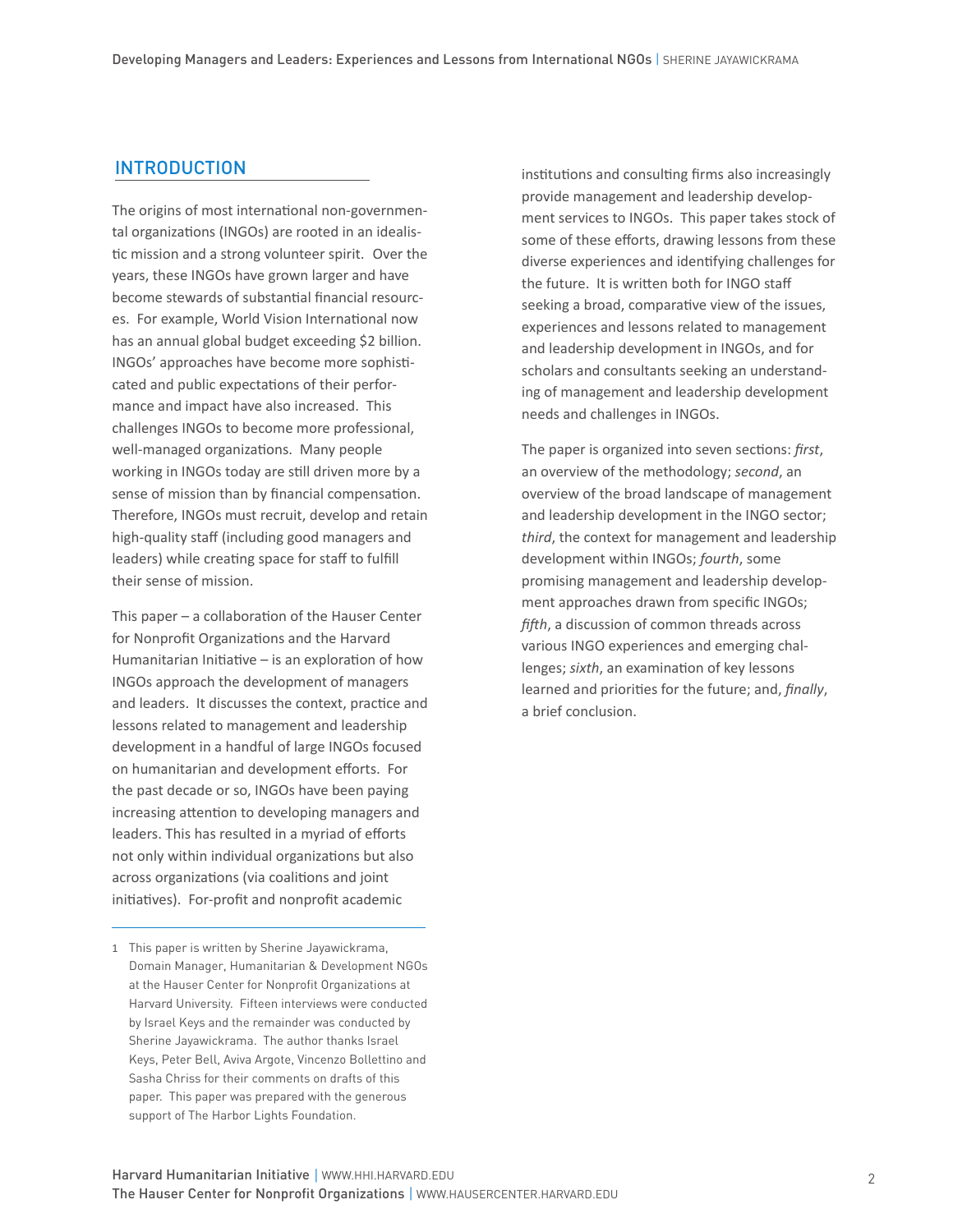## **METHODOLOGY**

Eighteen semi-structured interviews were conducted between March and July 2011 to explore the questions articulated in Annex 1. Interviewees were senior managers of human resources or organizational development at INGOs including ActionAid International, CARE USA, Catholic Relief Services, ChildFund International, Habitat for Humanity International, Management Sciences for Health, Médecins Sans Frontières USA, Mercy Corps, Oxfam America, Save the Children and World Vision U.S., and former chief executives and former/current senior managers of a few of the same organizations. Interviewees were provided with the questions in Annex 1 (on management development) prior to the interview, but most interviews went beyond responses to those questions to encompass leadership development as well. The interviewer sought to provide space for interviewees to elaborate on the areas identified as the most pressing or strategic. Most interviews were conducted by telephone, while a few were conducted in-person.

We sought a small sample of organizations that would be representative of the major operational INGOs working on humanitarian and development issues. Our sample encompasses INGOs reflecting the following characteristics: annual budgets over \$200 million; operations in more than 30 developing countries; multicultural staff cadres of both nationals and expatriates; diverse global governance structures (e.g., confederation, federation, unitary); and work requiring both technical expertise (e.g., education, health, microfinance) and management expertise.

A few limitations of the research should be noted. Since our interview sample is relatively small, it is not fully representative of the diversity (in size, focus, scope, etc.) of all INGOs. In particular, the sample is more representative of the larger, better-established INGOs in the humanitarian and

development arenas. In addition, since we interviewed only one person in several organizations, the perspectives drawn on for this paper are largely those of leaders of human resources or organizational development efforts within INGOs. To seek a more rounded view, we also included some former INGO leaders and some senior INGO staff who had made technical-tomanagement transitions in our sample. We also supplemented the interviews with: an analysis of internal documents (e.g., competency frameworks, management development curricula/ plans) shared by INGOs; desk research focused on the literature pertaining to management and leadership development (writ large and in relation to INGOs); and a study of websites and portals of relevant collective and organizational initiatives.

At the outset of our research, we sought to understand how INGOs supported staff who transitioned from technical roles to managerial roles, what competencies were required in order to make those transitions successful, what types of management development were most useful, and whether and how academic institutions might be a resource. As we examined these questions more closely in interviews, it became clear that staff who made technical-to-management transitions were not singled out by INGOs as a cohort requiring special attention, but rather integrated into broader management and leadership development programs and approaches. Given this reality, we sought to understand how INGOs (individually and collectively) address the challenge of developing strong managers and leaders, what some promising approaches in management and leadership development currently are, what lessons can be learned from past and ongoing experiences in management and leadership development, what challenges remain, and whether and how academic institutions might be a resource.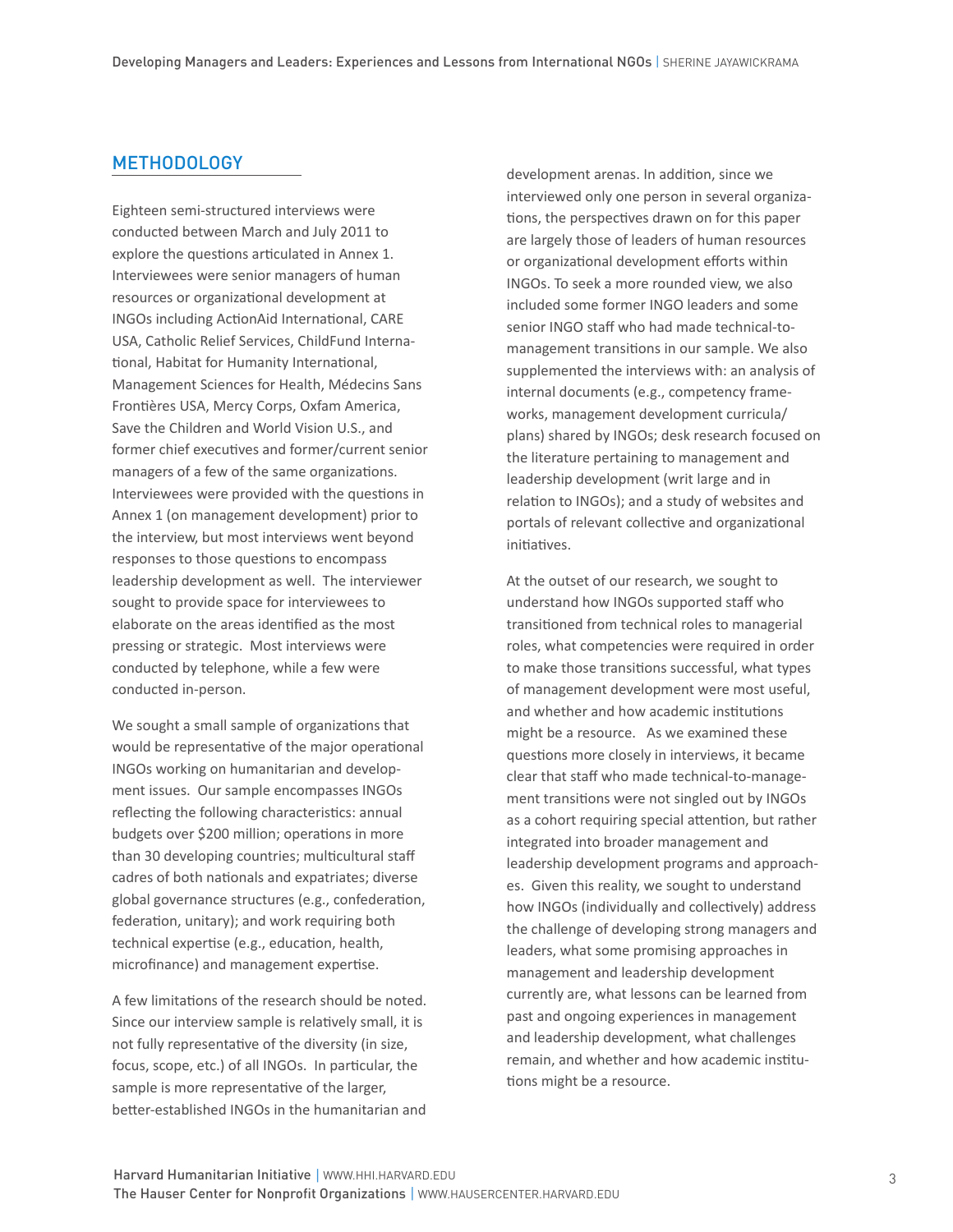#### the broader landscape

Prior to the last decade or two, managers in the larger and longer-established INGOs had usually worked their way up organizations, joining as junior field staff or technical staff and (over a period of years) learning, growing and being promoted to managerial positions. INGO staff often had long tenures in organizations; it was not unusual for staff to spend their entire careers in one organization. This landscape has changed dramatically. Given the growth in the NGO sector, the size of the workforce in humanitarian and development agencies has expanded significantly, more managers and experts are being hired from outside (rather than being promoted from within) and there is considerable mobility of staff among NGOs and other agencies (and consequently less loyalty to a single NGO). Especially among expatriate staff, turnover rates are very high. In one major INGO, for example, 50 percent of expatriate staff turn over each year. On the one hand, the prospect of short tenures can be a disincentive for investing in the development of staff. On the other hand, organizations recognize that better management and better systems for career development could help retain good staff for longer periods.

As INGOs have grown larger and more professional, many of them have developed systems, policies and training programs to build management skills and capacities to better support their work. As their work has grown more complex – typically, the ambitions of INGOs have expanded from improving the lives of individuals and families to fostering change in communities across the world – INGOs have felt the need for staff to have new and deeper skill sets, and to be more effective managers and leaders. Given the size and geographic spread of their organizations, INGOs have responded with a combination of strategies, including developing competency frameworks, implementing performance appraisals, instituting coaching and mentoring programs, facilitating experiential learning opportunities, engaging in talent management processes, and thinking more systematically about career paths and succession management.

At the broadest level, there is little consensus on what core competencies are deemed necessary to work as a professional in either the humanitarian or development field, and there is no unified system of professional development or certification. A study on professionalizing the humanitarian sector, published in 2010, found that 90 percent of survey respondents (individuals who work in the humanitarian field) wished to see professionalization become a reality.<sup>2</sup> The paper proposes the building of a humanitarian profession, which would encompass defining a set of core competencies for the profession, developing a certification system, building an apprenticeship process, establishing a professional association, and creating an accreditation and accountability system. While there is substantial momentum behind the idea of professionalization, there are also concerns about whether that is indeed feasible, and whether the real challenge is to help individuals in other professions (e.g., medicine, engineering, logistics, nutrition) to function effectively and accountably in complex humanitarian contexts.

Over the years, humanitarian and development organizations have developed joint projects and established networks that help to build management capacity and support good leadership practices across their sector. This section describes a handful of such initiatives.

People in Aid | Established in 1995 by organizations in the humanitarian and development sector, People in Aid is a nonprofit organization in

Walker, Peter and Catherine Russ, Professionalizing the Humanitarian Sector: A Scoping Study, April 2010.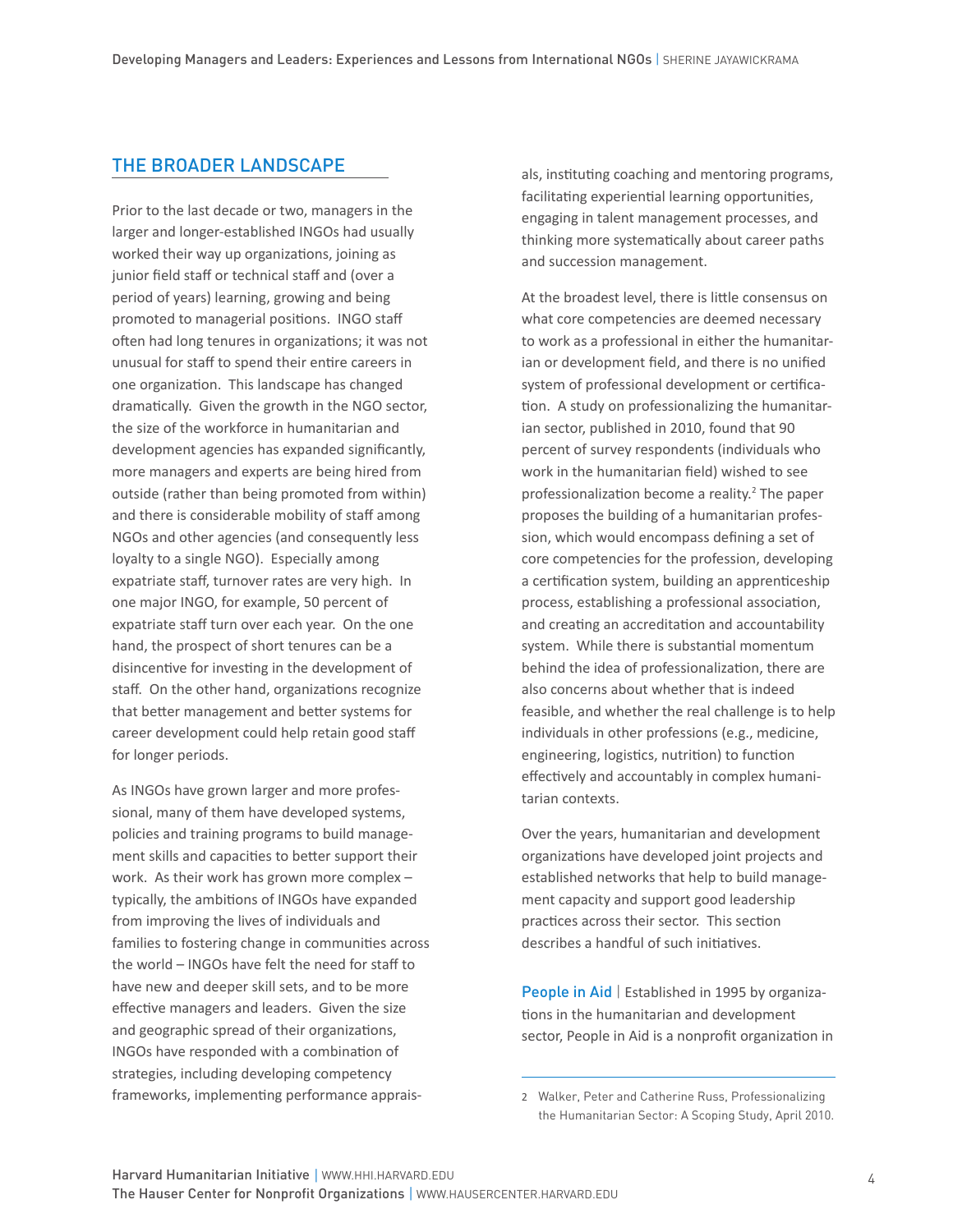its own right. It has four strategic priorities: (1) *advocating good practice* (developing evidence to demonstrate how good people management enhances organizational effectiveness); (2) *stimulating and facilitating learning* (creating opportunities for organizations to learn how to improve human resources systems, policies and practice); (3) *strengthening capacity* (equipping organizations with tools to strengthen their people management capacity); and (4) *recognizing achievement* (certifying improvements and achievements in human resources management). People in Aid works in these areas by producing research, preparing case studies, holding training workshops, benchmarking good practices, certifying compliance with its Code of Good Practice, and facilitating networking among human resources staffs. More than 100 humanitarian and development organizations (mostly INGOs) are members of People in Aid, and use People in Aid toolkits, handbooks and policy guidelines as sources of ideas and expertise.

LINGOs (Learning in NGOs) | LINGOs is a consortium of more than 55 international humanitarian, development, conservation and social justice NGOs that share learning resources. Established in 2005, LINGOs operates a Learning Management System that contains hundreds of courses on finance, leadership and management development, information technology, project management, staff safety and security, and other topics. For example, PMD-Pro is a three-level certification for project managers working in international development contexts. LINGOs serves as a focal point for corporations that want to assist the NGO sector with software, course material or services, but want to see their contributions leveraged across many organizations. LINGOs partners with training providers such as eCornell and the Harvard Management Mentor Program to bring content to its members. There are three levels of membership in LINGOs, each associated with specific benefits. The cost of membership ranges from annual dues of \$22,000 for enterprise membership for large INGOs to annual dues of \$4,300 for small NGOs. LINGOs membership has given NGOs access to a broad variety of content to help build technical and management skills at a relatively low cost; access to content only requires a computer and internet access.

InsideNGO | InsideNGO is a member-based organization that seeks to strengthen core professionals and foster leadership, mainly in U. S.-based INGOs. Members share policies, procedures, tools and resources – and access training – through a range of services including workshops, roundtables, listservs and a resource library. Membership in InsideNGO can benefit staff in finance, human resources, information technology, grants, contracts and legal departments. INGO staff can join special interest groups in areas such as staff development, internal audit, staff safety and security, and young professionals. InsideNGO also conducts surveys that provide important benchmark data that member NGOs can access.<sup>5</sup> For example, InsideNGO has, for the past 30 years, conducted an annual survey of U.S. headquarters salaries and benefits for NGOs and foundations involved in international humanitarian and development work; it now surveys local staff compensation and benefits in more than 20 countries.

5 http://www.insidengo.org/surveys.htm. Accessed June 23, 2011.

 http://ngolearning.org/courses/availablecourses/ default.aspx. Accessed June 14, 2011.

http://ngolearning.org/aboutlingos/membership/ default.aspx. Accessed June 14, 2011.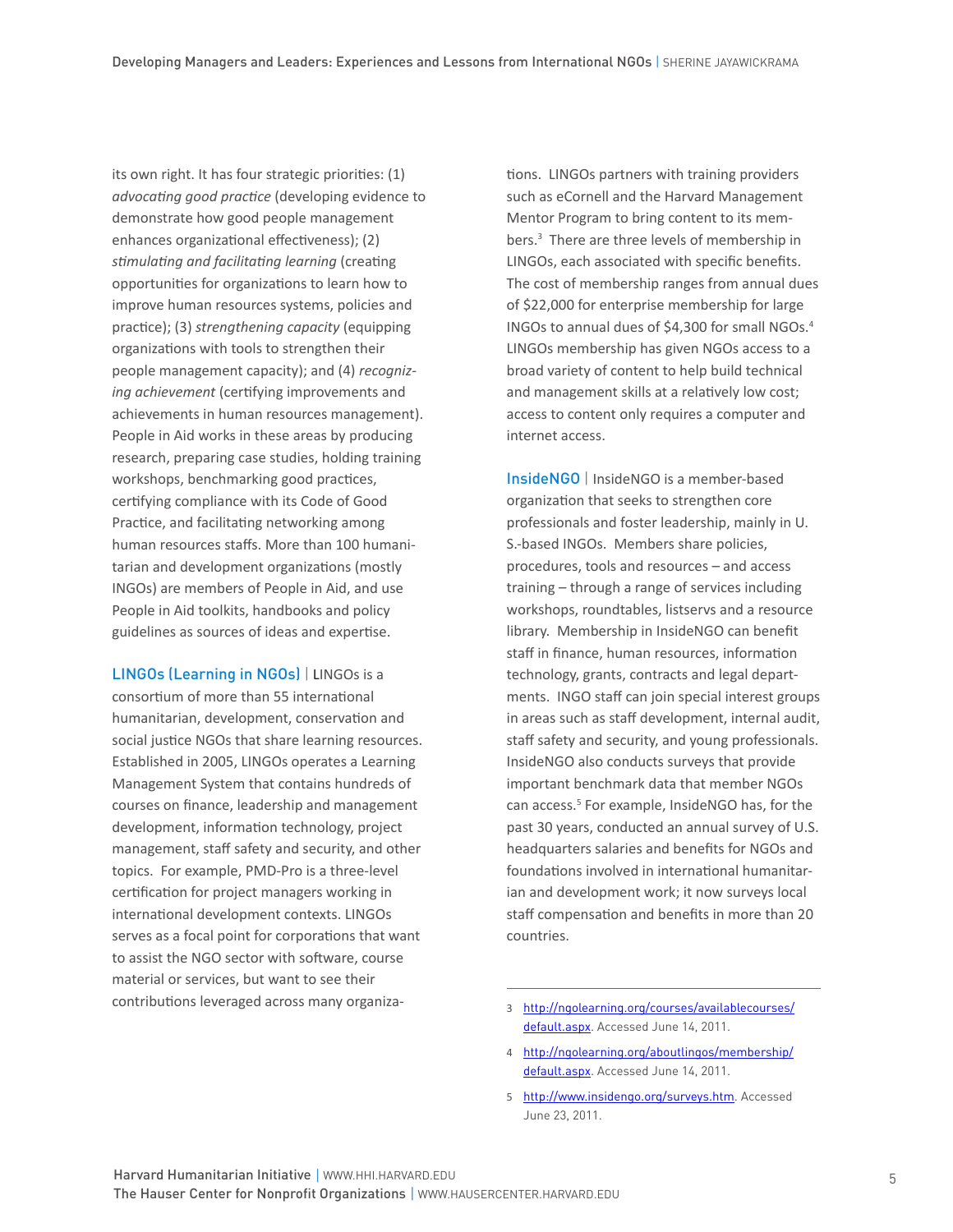#### The Emergency Capacity Building (ECB)

Project | Collaborative efforts like the ECB project seek to address weaknesses in capacity (including management capacity) in humanitarian NGOs. The ECB Project was established in 2003 when the Emergency Directors of the seven largest INGOs active in emergency preparedness and response began to discuss shared challenges.<sup>6</sup> A systematic analysis that followed identified three key constraints to effective responses in emergencies: (1) *staff capacity* (better trained, more rapidly deployed staff); (2) *accountability and impact measurement* (enhanced accountability to people affected by emergencies); and (3) *disaster risk reduction* (help for communities to reduce vulnerability to disasters).<sup>7</sup> The ECB project has helped participating INGOs to improve their practices in recruiting, retaining, developing and deploying skilled staff. Major outputs of the ECB project in relation to staff capacity include a practical toolkit to help build trust in diverse teams, simulations to train staff for emergencies, exchange visits between professionals at headquarters and field offices, and metrics to gauge staff capacity. The ECB project's emphasis on practical, easily-implementable solutions is reflected in *The Good Enough Guide* (available in nine languages) which gives NGO practitioners and managers a set of basic guidelines on how to be accountable to local people and measure program impact in emergency situations.

# Active Learning Network for Accountability and Performance (ALNAP) | ALNAP was

established in 1997, following a multi-agency

- 7 http://www.ecbproject.org/StaffCapacity. Accessed June 14, 2011.
- http://www.ecbproject.org/Pool/good-enough-guidebook-en.pdf. Accessed June 14, 2011.

evaluation of the response to the Rwanda genocide, to improve humanitarian performance through enhanced learning and accountability. ALNAP is a network that includes INGOs, donors, UN agencies, the Red Cross and Red Crescent, and academics. Its 2010 *State of the Humanitarian System* report highlighted leadership as the most significant challenge facing the humanitarian sector today.10 To address that critical gap, ALNAP created a joint initiative with People in Aid, the Humanitarian Futures Program and the Disaster Resilience Leadership Academy at Tulane University to systematically explore and improve leadership in the humanitarian sector. This collaborative research effort will look at the inter-related areas of operational leadership, strategic leadership, transformational leadership and organizational change, and leading people. An early study<sup>11</sup> emerging from this effort aims to better understand (through a set of case studies) what effective leadership looks like and ways it can be fostered. This study finds that relational skills (including networking, listening, facilitating and negotiating across boundaries) and political acumen are key aspects of effective humanitarian leadership, although humanitarian organizations appear to value technical expertise at the expense of people and relationship skills. It also warns of the "growing tendency toward risk aversion in the sector… which is resulting in a stifling culture of compliance…" that tends to shape leaders' behavior.<sup>12</sup> The study points to the need for organizations – and the humanitarian system as a whole – to create a context in which

- 9 http://www.alnap.org/about.aspx. Accessed August 8, 2011.
- 10 Harvey, Paul et al, The State of the Humanitarian System: Assessing Performance and Progress, ALNAP, 2010, p. 49.
- 11 Buchanan-Smith, Margie and Kim Scriven, Leadership in Action: Leading Effectively in Humanitarian Operations, ALNAP, 2011.
- 12 Ibid, p. 9.

The ECB Project, now in its second phase, consists of six of the original seven members: CARE, Catholic Relief Services, Mercy Corps, Oxfam, Save the Children and World Vision.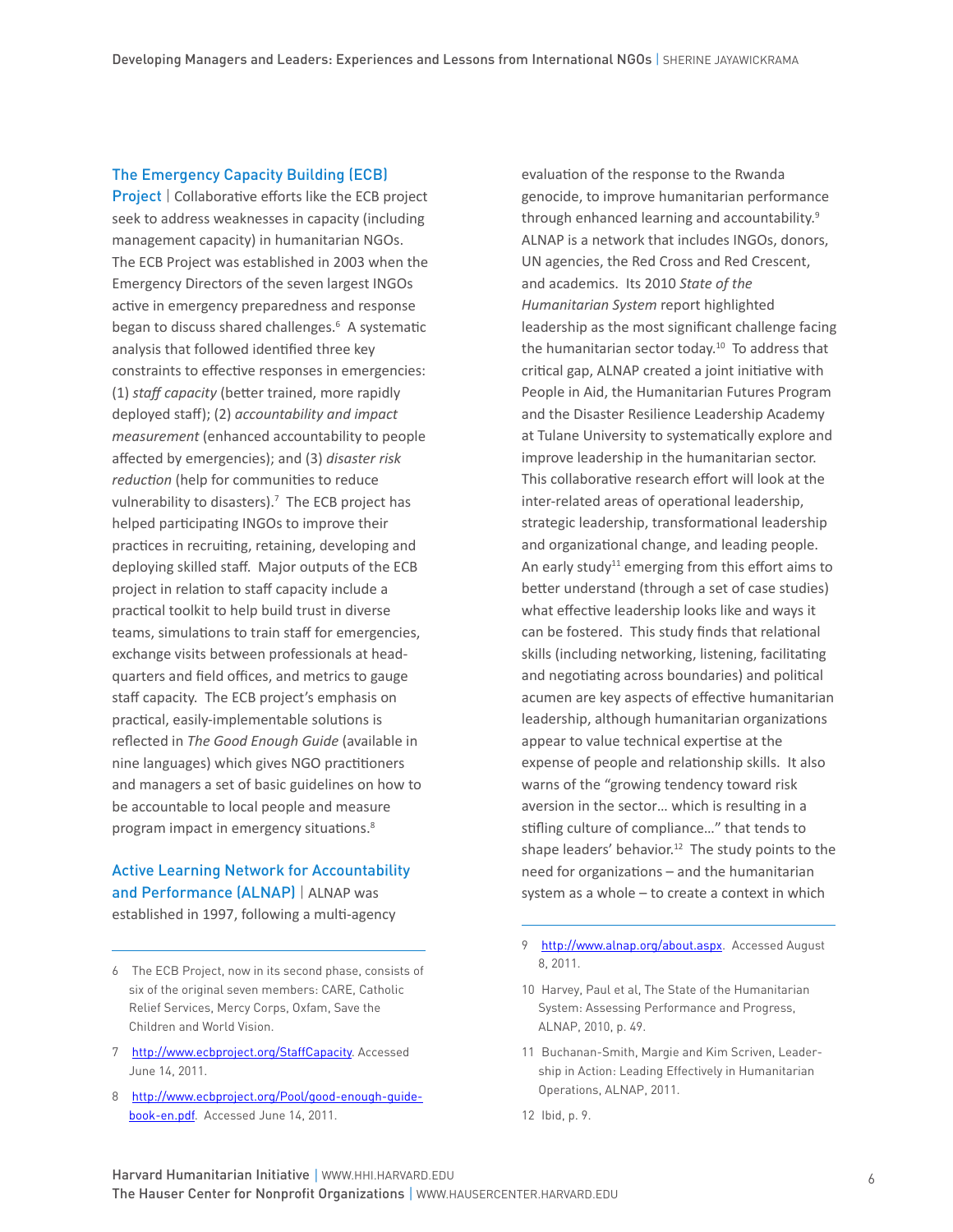operational leaders and teams can be effective (including rewarding well-considered risk-taking).

*"Humanitarian leaders need to resolve multiple, often paradoxical pressures – to act quickly, to be effective as possible, to be impartial and accountable… often on the basis of incomplete or anecdotal information and in the face of immense logistical and often political challenges."*

## The Organizational Context

In addition to the various collective efforts focused on enhancing professionalization, developing management capacity and improving leadership, individual INGOs have also pursued their own approaches to improving management and leadership in their organizations. Given their idealistic origins and strong mission orientation, not all INGOs have organizational cultures that are inherently supportive of management. Particularly in organizations that think of themselves as volunteer-led or activist-oriented, management may be associated with a "corporate" way of working; and the perception of management may be conflated with bureaucracy, compliance and constraints. However, most INGOs recognize management as an important ingredient of a well-functioning workplace and are quite comfortable using management concepts and terminology. Several INGOs conduct regular climate surveys which provide staff an opportunity to express their feelings on various aspects of the workplace, including management behaviors and practices. Whether organizations embrace or resist management concepts, management approaches seem to work best when they are contextualized

to fit the needs and culture of each organization. When this contextualization does not happen and corporate management "best practices" are imported directly into INGOs, they risk dampening motivation, stifling innovation and breeding cynicism.

INGOs typically combine outside "expert" resources with in-house design and delivery to provide training and skill-building at a scale and cost that is appropriate for their particular organization. The competency frameworks that many INGOs have adopted generally identify a variety of technical and management competencies, ranging from problem analysis, project management, budgeting, negotiation, conflict management, team building and communications. Job descriptions typically list the particular competencies that are required for specific positions and help set expectations for job performance, which are revisited through the performance appraisal process. Many INGOs provide staff with training and professional development opportunities related to essential competencies: these range from in-house workshops to online eLearning platforms, and from experiential learning assignments to coaching and mentoring. In some INGOs, these types of efforts are part of a deliberate strategy

## ingo e-learning platforms

CARE Academy www.careacademy.org

Habitat Learns www.habitatlearns.org

LEARN at Save learn.savechildren.org

WV University wvlearning.org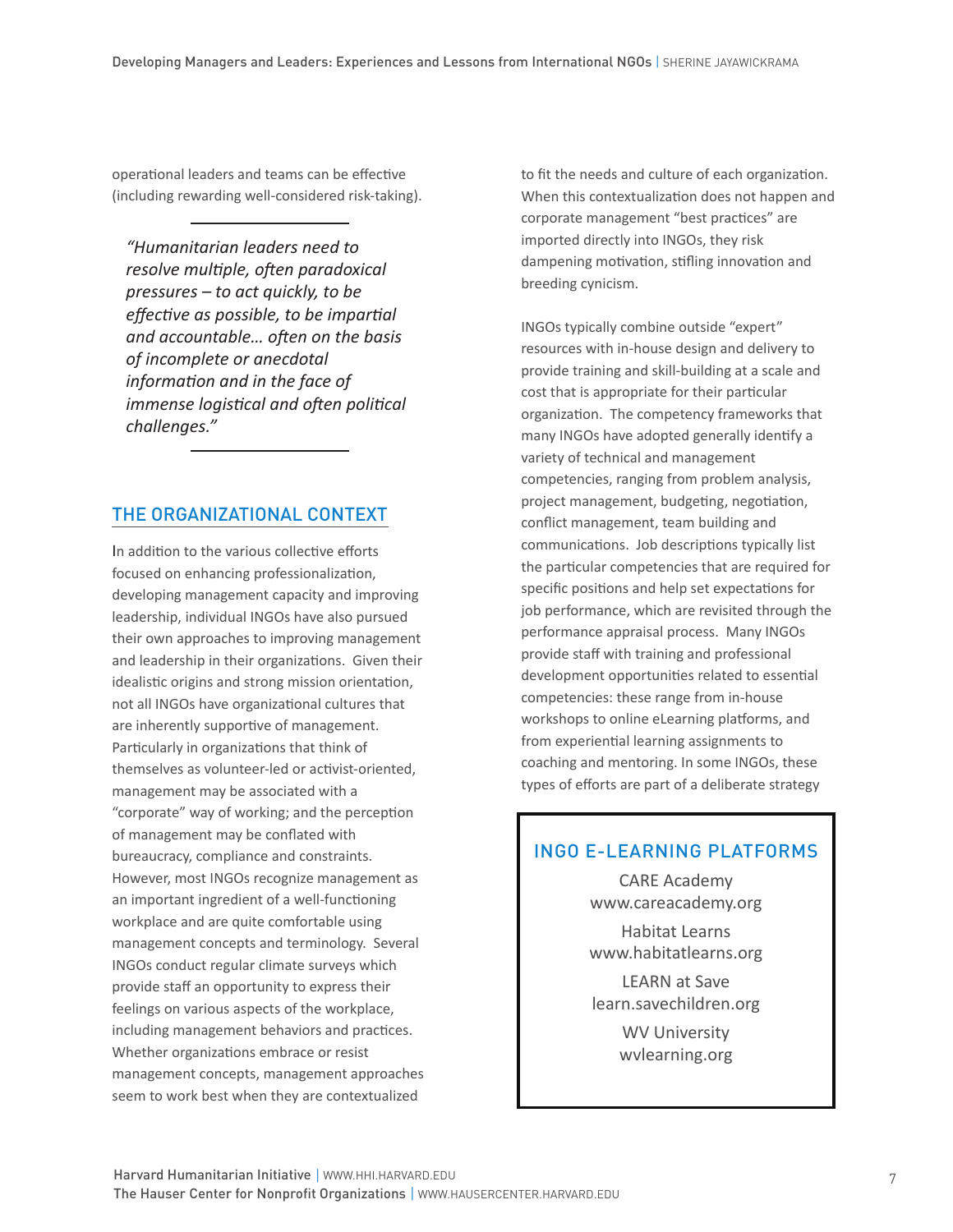that is prioritized and resourced by the organization; in others, they are *ad hoc* and may be offered in some parts of the organization and not others (particularly in organizations that are far-flung and decentralized).

*"We have never put anything in place that helps in the transition from technical to managerial… We don't have a volume of [such] transitioners. We have so few resources and you have to be selective as far as where you're putting your time and money."*

Staff who are transitioning from technical positions (where they are responsible primarily for their own performance) to managerial roles (where they are responsible for the collective performance of a group) generally have access to the management-related training and coaching available in their organizations. Some of this may be generic training available to all managers, but more and more organizations are investing in coaching strategies that are tailored to the particular needs and challenges of each manager. Our inquiry indicates that few INGOs either think of staff making technical-to-managerial transitions as having unique needs (that other mid-level managers do not have) or can afford to tailor efforts to this particular segment of staff. Many INGOs, rather than focusing special attention on people who transition into management from technical roles, state their commitment to preparing and developing good managers at all levels; they also acknowledge that staff typically make a series of transitions as their careers progress and should be equipped to make each of those transitions successfully.

Increasingly, organizations have sought to develop

leaders at all levels<sup>13</sup> and have recognized that individuals do not need to have management responsibility in order to be leaders. In some organizations, the terms "management" and "leadership" are used interchangeably, and management development and leadership development approaches run together. In other organizations, the emphasis on leadership and entrepreneurialism may come at the expense of developing solid management capacity, and management may be perceived as bureaucratic or constraining. However, many organizations hold the management and leadership concepts together comfortably, pointing out that both are critical for healthy, dynamic organizations, and that drawing too many distinctions between the two concepts is a red herring.

*"Historically, we have disparaged managers and exalted leaders… so we have a lot of innovators and no maintainers"*

The culture and ethos of each organization is a critical factor in whether and how management is prioritized, how management development is advanced and resourced, and how managers are recruited, trained and supported. In Médecins Sans Frontières (MSF), which still retains the independent spirit of an association of volunteers, the concept of management may still be associated with corporatization. At the same time, feedback from field staff has underscored the need for better management, and the organization has responded by developing management training tools and programs that are designed to enhance the effectiveness of the organization's operations in the field while

<sup>13</sup> Leadership and Talent Development in International Humanitarian and Development Organizations, Center for Creative Leadership & People in Aid, 2010.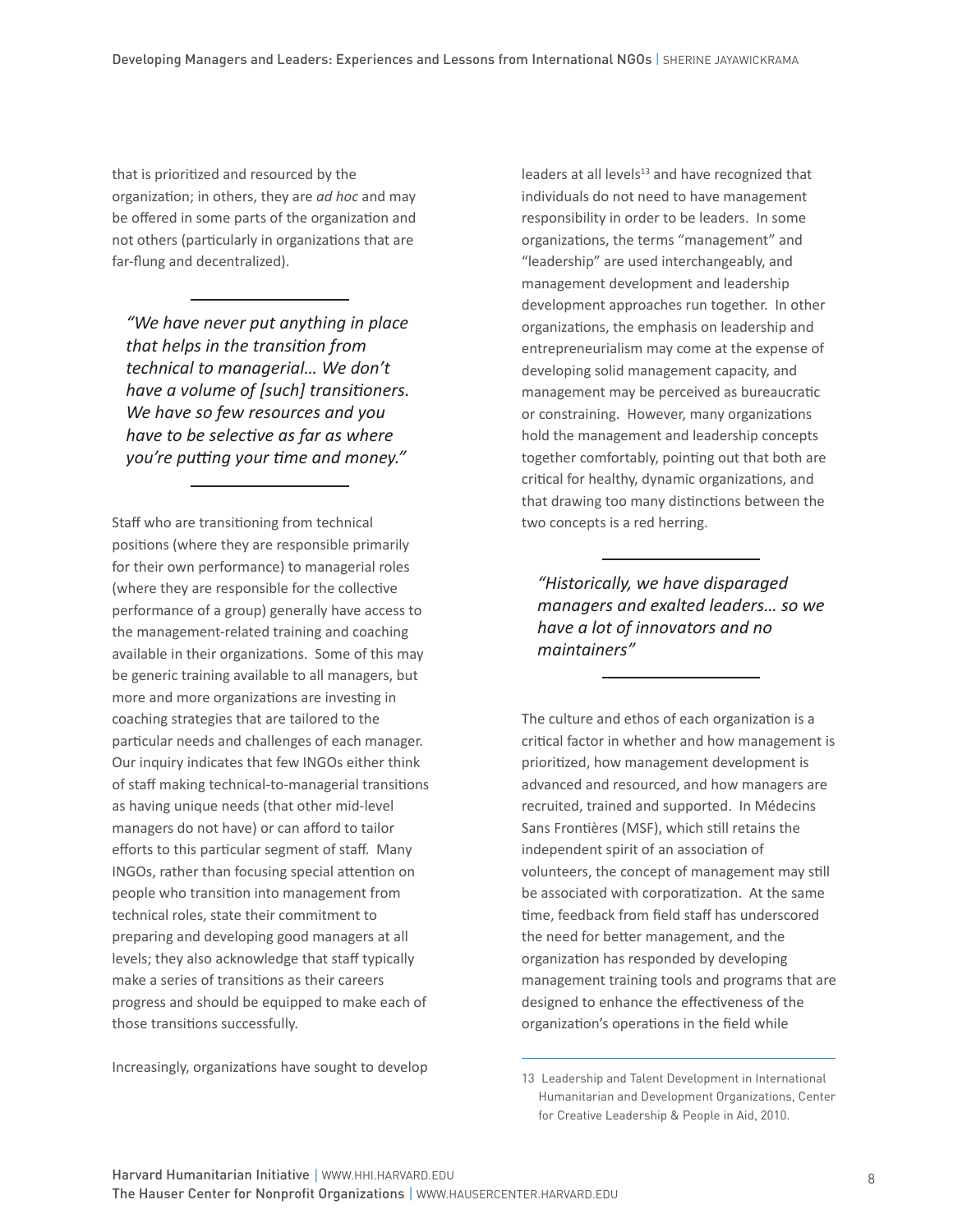retaining the independent spirit of MSF that inspires staff and makes the organization distinctive. In many INGOs, although good management is valued in the formal sense, it is still the project management and technical work that is thought of as "real work"; typical management tasks like orienting and coaching staff, providing feedback, or supporting staff development are implicitly considered secondary. Given this context, senior INGO managers often feel that they "don't have time" for such management activities.

## *"... then they get promoted right out of their competency set."*

In the culture of many INGOs, becoming a manager is the reward for high performance. The only way to make progress career-wise seems to be to move upward in the organization through the management route. Especially for technical experts, there is often a ceiling on an organization's ability to reward excellence through financial compensation. Therefore, staff who want to develop their careers and be compensated better have few options other than to transition into a management role. This can create incentives for staff who are not genuinely interested in management (and may not have the competencies required for management) to take on management roles. Many organizations have traditionally assumed that individuals who perform strongly in technical roles will also excel in management roles and should be rewarded with increasing responsibility and recognition. Having learned the hard way that this assumption can be wrong, organizations have adopted competency frameworks and integrated competencies into performance appraisals so that they can assess not only the results people deliver but also how they deliver them. The "how" is often a good indicator of whether or not an

individual has the competencies required to be a good manager and leader.

## *"If you don't go into management, you are stuck."*

Just as the organizational cultures of INGOs vary, so do their structures. Some INGOs are highly decentralized and country offices have considerable autonomy. Other INGOs are more centralized and have systems to ensure that country offices adhere to policies and practices that are established by headquarters. Still others have suffered from either excessive decentralization or centralization, and are trying to find a better balance. Many INGOs, including CARE, Oxfam, Save the Children, Médecins Sans Frontières and World Vision, are made up of member or affiliate organizations who, in turn, organize themselves into a confederation, federation or association. In these INGOs, each member or affiliate may have its own attitude and approach to management – and its own organizational ethos – and there may even be contradictions in these approaches within a confederation or federation. While these structural and cultural features of INGOs might make the work of management and leadership development even more challenging, they can also open up space for interesting innovations in management and leadership practice and training.

# PROMISING APPROACHES AND **PRACTICES**

Regardless of the differences in organizational context across INGOs, almost every INGO has invested resources and attention in identifying management and leadership competencies and improving management and leadership capacity. This section of the paper explores a variety of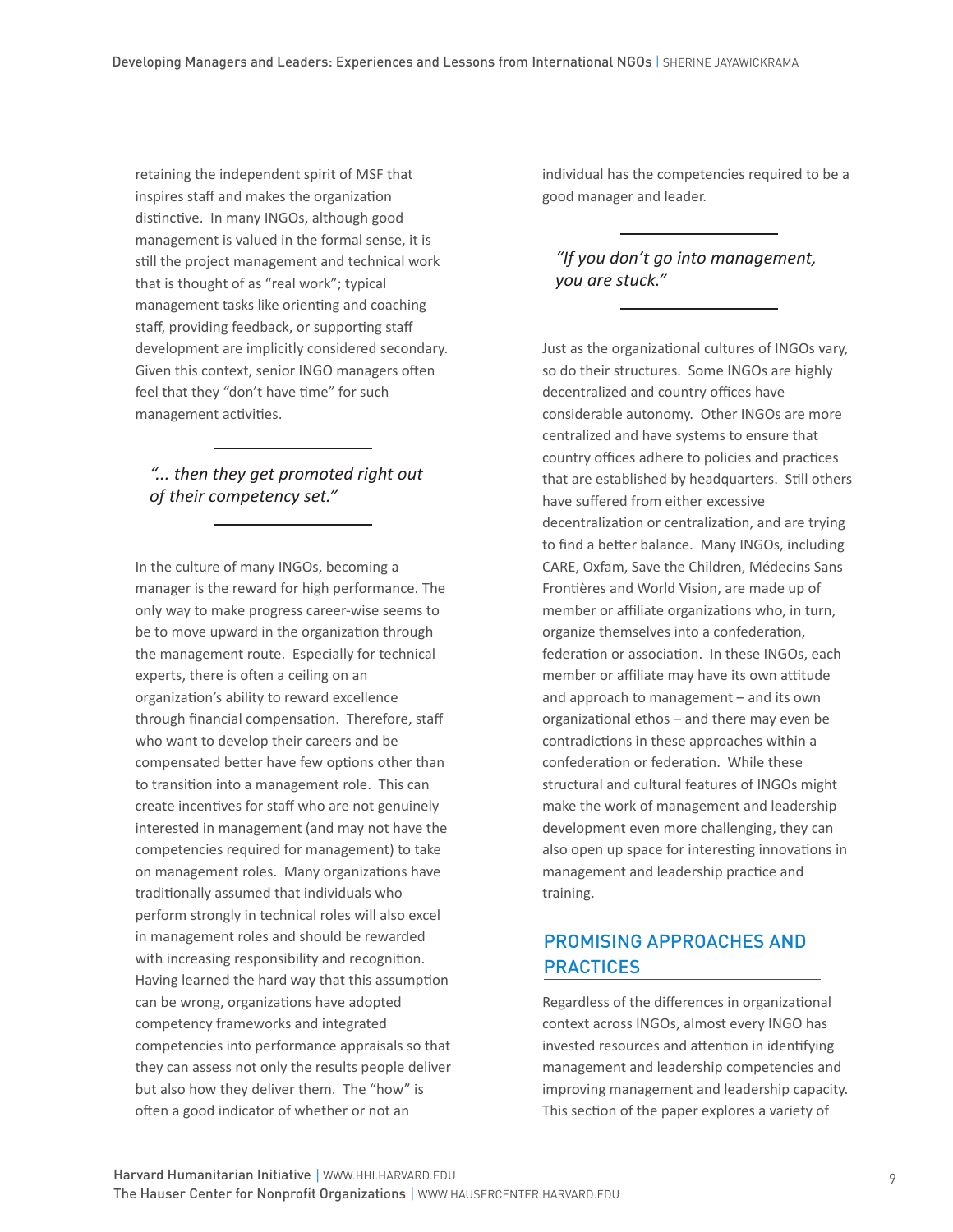approaches that INGOs have taken and highlights promising practices that others can draw from.

Catholic Relief Services: Contemporary Management Practices course | Like most other INGOs, Catholic Relief Services<sup>14</sup> (CRS) has a culture of "doing" which makes it challenging for managers to carve out adequate time for management. Climate surveys and exit interviews have shown that management issues (particularly inconsistencies across managers) are a key reason why people leave the organization or are unsatisfied with their jobs. Against this backdrop, CRS is trying to bring consistency and clear expectations to the practice of management across the organization. For the past 11 years, CRS has conducted a five-day, in-person Contemporary Management Practices course (led by an external trainer) that has become the standard for all managers. The course has evolved based on the organization's learning and experience with management development. Particularly for staff who are new to management positions, this course helps establish a shared vocabulary and clear expectations of individuals who hold managerial responsibilities. The first day of the course examines the roles, responsibilities and behaviors that are expected of a manager, and discusses the pros and cons of various management styles. The second day delves into communications styles and practices, particularly how managers sell ideas, resolve conflicts and solve problems through interpersonal skill. The third day helps managers organize themselves and their work, providing guidance on establishing priorities, facilitating efficient meetings and dealing with competing demands. The fourth day is focused on recruiting the right staff, and the final day is devoted to enhancing the performance of

staff. The course is highly interactive and integrates role plays, simulations, case studies and group discussion. The Contemporary Management Practices course is complemented by an array of resources, tools and tips available at CRS' New Supervisor Support and Development website. In addition, the CRSLearns platform offers a variety of professional development opportunities, including access to certification programs via eCornell (given CRS' membership in LINGOs), and tools to prepare career plans.

Médecins Sans Frontières: Introduction to Field Management course | Ongoing feedback from MSF<sup>15</sup> field staff indicated that poor management skills (either their own or their supervisors') were one of the major challenges of their assignment. In addition, a human resources survey conducted in 2007 indicated that poor management was a major reason for field staff's dissatisfaction with their assignments. The Introduction to Field Management course, piloted

#### msf course modules

- 1. Essential MSF
- 2. Writing job descriptions
- 3. Interviewing for your team
- 4. Orienting new team members
- 5. Delivering reviews (evaluations)
- 6. Activity management and time management
- 7. Assigning tasks to your team
	- 8. Managing meetings
	- 9. Coaching your team

<sup>14</sup> Founded in 1943 by the Catholic Bishops of the United States, Catholic Relief Services now works in more than 100 countries as the official Catholic international humanitarian agency of the U.S. Catholic community.

<sup>15</sup> Founded in 1971, Médecins Sans Frontières (MSF) works in nearly 60 countries to provide humanitarian aid, mainly medical assistance. MSF is a network of 19 national associations made up of current and former field staff.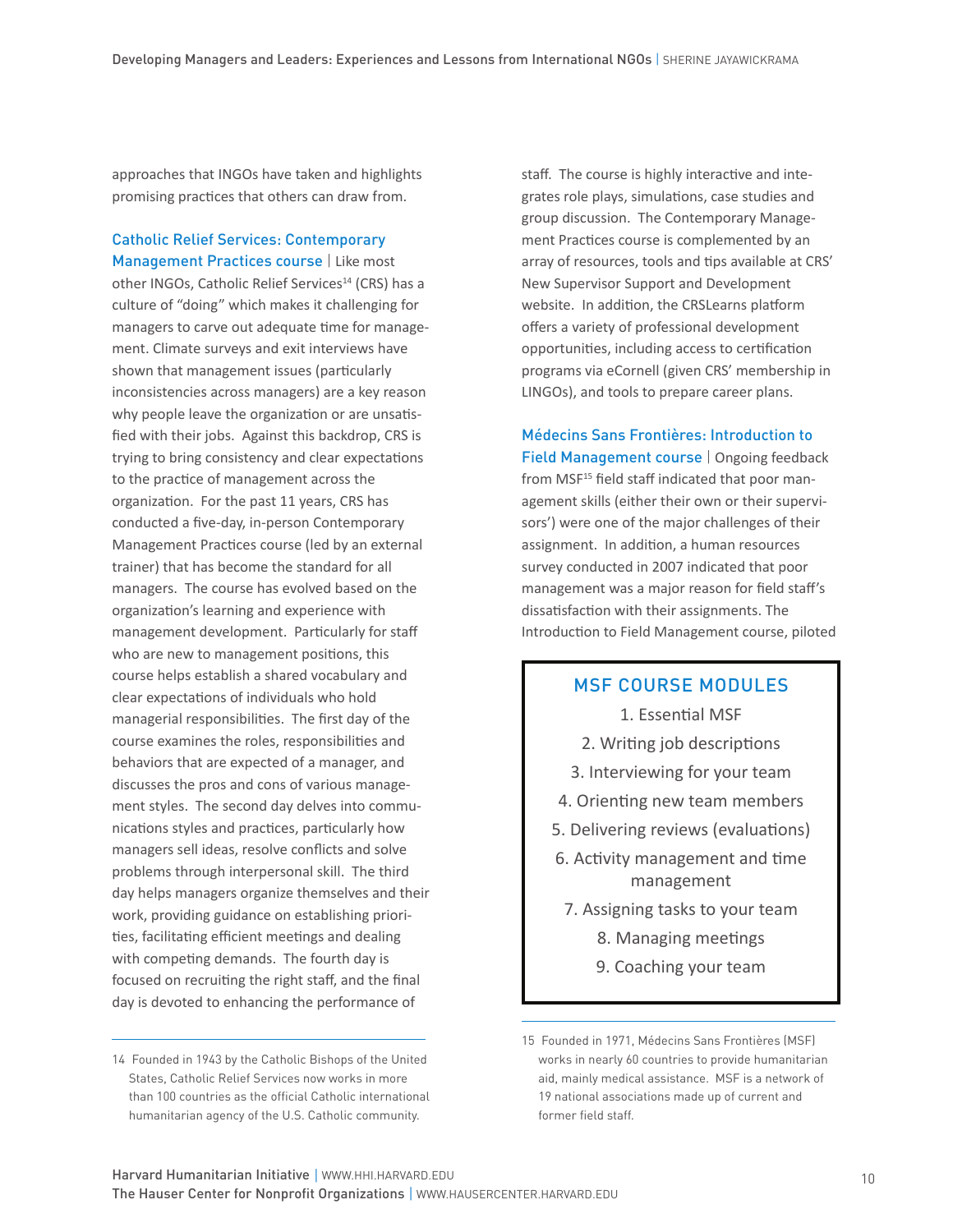at an introductory level in order to have the broadest reach, was a response to such feedback. Designed in-house, the course is targeted to expatriate and national staff in both medical and non-medical positions, and the intent is to build practical skills that could be put to use immediately in project settings. The course is designed to require minimal training materials – a facilitator with access to a laptop, projector and small "toolbox" of materials can deliver the course in a remote field location, if necessary. Following an active learning approach, each course module references common project situations and field experiences. This training can be provided in English or French, and costs the organization approximately EUR 200-300 per participant.

## ChildFund International: Building Support for Management and Leadership Development |

When a Vice President of People and Culture was appointed and programs were rolled out to build the capacity of managers and leaders, ChildFund International<sup>16</sup> wanted to ensure that this approach was not (and was not seen as) headquarters-centric. Thus, the approach has been to work in close partnership with leadership in the field to ensure that country offices benefits from hosting signature leadership development programs (such as the Building Leaders Program). The facilitation team delivers a targeted one-day program with the country office senior management team (SMT) prior to commencing the sixday signature leadership development event. The country office SMT's real-time challenges or initiatives are then incorporated into some simulations and the participants make presentations to (and obtain feedback from) the country office SMT at the end of the program. Graduates of these programs are encouraged to schedule

time with the CEO or Executive Vice Presidents to share their experiences from the program. Direct supervisors of these graduates are provided with a kit to help provide continuous support on learning goals, in partnership with an assigned coach. Further, an annual corporate planning workshop has been combined with a leadership development initiative to enable an action learning environment with "in the moment" coaching for leaders. This strategy of embedding management and leadership development in already-planned events and already-prioritized issues – and the ongoing building of internal constituencies of support for management and leadership development – have helped to produce a "multiplier effect."

## Save the Children: Leadership Development Program & Senior Management Develop-

ment Program | Recognizing the greater competition for competent leaders and managers, and its own ambitious organizational change agenda, Save the Children<sup>17</sup> has embarked on a parallel set of programs to train key leaders and senior managers with five key leadership competencies in mind. The Leadership Development Program (LDP) targets staff at the executive level and the Senior Management Development Program (SMDP) targets senior managers. Both programs blend theory-based training sessions and expert speakers with experiential learning assignments in a five-and-a-half day span. Participants in both programs have a 360-degree assessment prior to the training, which helps participants produce a development plan and matches them with an executive coach who helps with specific challenges. Both programs include simulations based on real cases related to each of the five leadership competencies, and a small group project is presented to a group of senior

<sup>16</sup> Founded in 1938 in the wake of the second Sino-Japanese war, ChildFund International (formerly the Christian Children's Fund) now works in 31 countries with an approach built on child sponsorship.

<sup>17</sup> Founded in 1919, Save the Children is made up of 29 national organizations who, together, work to improve the lives of children in more than 120 countries.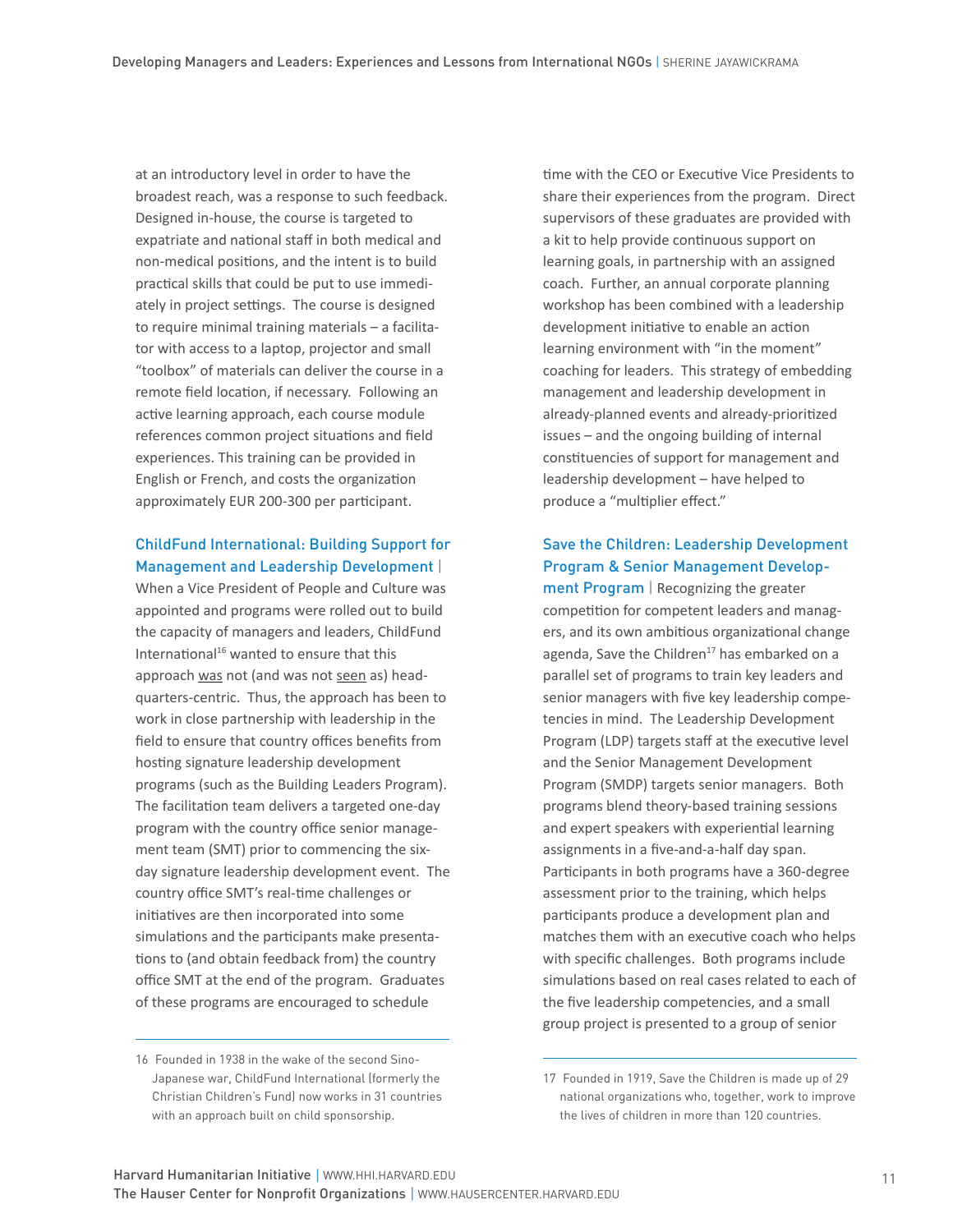leaders at the end of the week. Twelve prior participants of the LDP and SMDP serve as facilitators and coaches, providing one-on-one and group feedback throughout the week. This is an additional development opportunity for prior participants and offers peer coaching to current participants. Each participant is given the opportunity to be matched up with a professional executive coach for a period of 6-12 months. The coaching relationship is ideally one or two hourlong sessions per month focused on the participant's development plan and reinforcing selected leadership competencies to be applied to specific on-the-job challenges. The organization has, over the past two years, attracted a cadre of some 35 executive coaches who offer their services to Save the Children on a *pro bono* basis. To address the real risk of staff getting caught up in their day-today work and failing to keep coaching appointments, emphasis is now being placed on supervisor involvement to ensure that LDP and SMDP participants are provided the necessary space and support to put their learning into action.

# key leadership **COMPETENCIES**

- 1. Building High Performance Teams
- 2. Communicating Vision & Strategic Purpose
	- 3. Delivery of Results
	- 4. Managerial Courage
	- 5. External Orientation

#### ActionAid International: Women Leadership

Development program | Various parts of the ActionAid International federation have invested in management and leadership training over the years, but the organization has not had a shared

approach or curriculum.<sup>18</sup> Most management and leadership development interventions have been led by country offices. However, over the past five years, the Women Leadership Development (WLD) program has been systematically advanced – mirroring the organization's broader commitment to upholding women's rights as critical to helping end poverty – in order to create a pool of women leaders prepared for senior management positions and to support women newly in management positions. In 2006, WLD was conceived mainly as a training process, but it evolved over time to add a mentorship and coaching component. Given the complexity of positioning women for senior leadership positions in a field of work that is typically rife with the networks and invisible power hierarchies of an "old boy's club", a oneweek training program was evaluated as inadequate. The content was well received; however, the organizational follow-up was not sufficiently integrated with the program. In 2010, ActionAid International launched a broader version of WLD (facilitated by a regional training provider, a Pan-African NGO focused on women's leadership development) that spans 14 months and includes two in-person training programs, ongoing coaching and mentorship support, and organizational projects focused on action learning. The engagement of line managers and the creation of a network of program participants has become a key design feature, combined with sponsorship by senior leaders and accountability to an internal Women's Rights Forum, which monitors program outcomes and provides support to emerging women leaders.

<sup>18</sup> Founded in 1972, ActionAid International fights against poverty and injustice by helping people claim their rights. ActionAid works in more than 40 countries and is based in Johannesburg, South Africa.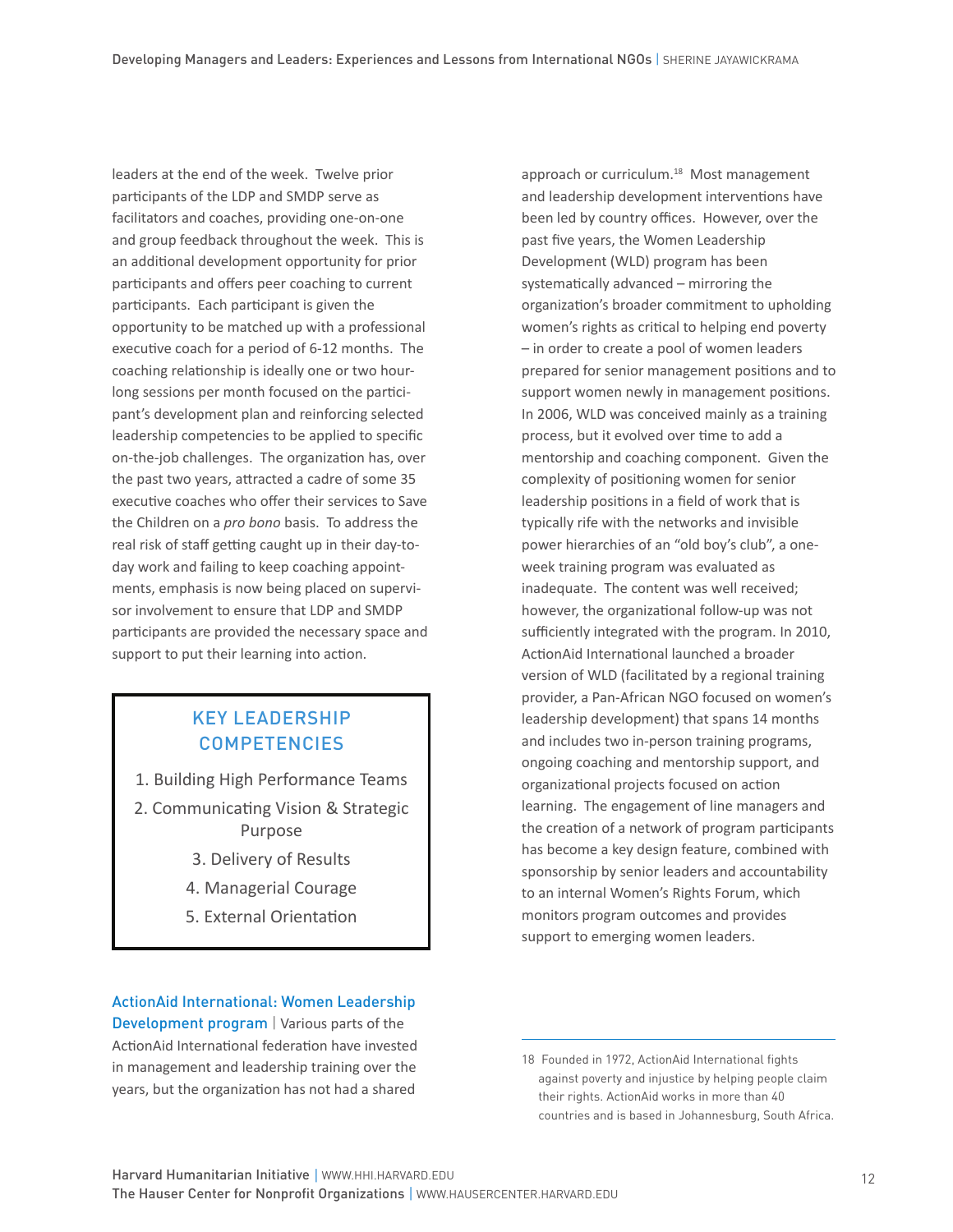## Mercy Corps and Portland State University: Entrepreneurial Leaders Program |

Combining elements of management and leadership, this one-year program designed by Mercy Corps<sup>19</sup> and Portland State University's (PSU) MBA+ program<sup>20</sup> seeks to be a transformative experience that develops the entrepreneurial and business skills of humanitarian and development staff. It combines theory and practice, and on-site and online instruction from PSU's School of Business faculty. Upon completion of the program, participants receive a certificate from PSU. The core curriculum is taught during two in-residence sessions that run two-and-a-half weeks each; in addition to the in-residence sessions, participants engage in online group discussions and work assignments. In addition to the core curriculum, participants also engage in a day-long emergency simulation, which allows them to apply their new knowledge and skills in the context of an emergency response. Two cohorts (in 2009 and 2010) have participated in the Entrepreneurial

## curriculum topics

1. Financial management

- 2. Business operations
- 3. Project management
- 4. Critical thinking and problem solving
	- 5. Strategy development and innovation
	- 6. Leadership effectiveness

20 http://www.mercycorps.org/elp. Accessed June 16, 2011.

Leaders Program and a third cohort is currently in the program. The program is targeted to national staff in Mercy Corps' country offices, and some 2009 graduates of the program have gone on to take increasing management responsibility in their country offices or become expatriate staff in other country offices.

World Vision U.S.: Leadership Development and Coaching Program | Being a federation of affiliate organizations, the various members of World Vision International<sup>21</sup> have high levels of autonomy and have pursued their own paths to developing managers. Recognizing the need for some uniformity in how competencies are approached, heads of Human Resources departments in several World Vision affiliates have come together to find common ground among their approaches. As a result, a few clusters of competencies have been identified and the process of integrating competencies into job descriptions and performance reviews has begun. This was a significant paradigm shift in an organization where people were accustomed to being assessed only on the basis of their outputs and results. A competency-based approach assessed people not only on what they got done but how they got it done. Alongside this approach, World Vision U.S. has also introduced a Leadership Development and Coaching Program that equips managers with the tools and coaching to be successful. The program seeks to build capacity in the areas of driving strategy, achieving results, developing people, building relationships, managing change and (given World Vision's Christian character) faith at work. The program uses an array of assessment tools (including the Birkman method and Job-Person-Environment assessments) to help people understand their

<sup>19</sup> Founded in 1979 to help Cambodian refugees fleeing war and genocide, Mercy Corps now works in 36 countries advancing a strategy of community-led, market-driven programs.

<sup>21</sup> Founded in 1950, World Vision has more than 40,000 staff in nearly 100 countries. It serves the poor in nations as culturally diverse as the United States, India, Sudan and North Korea.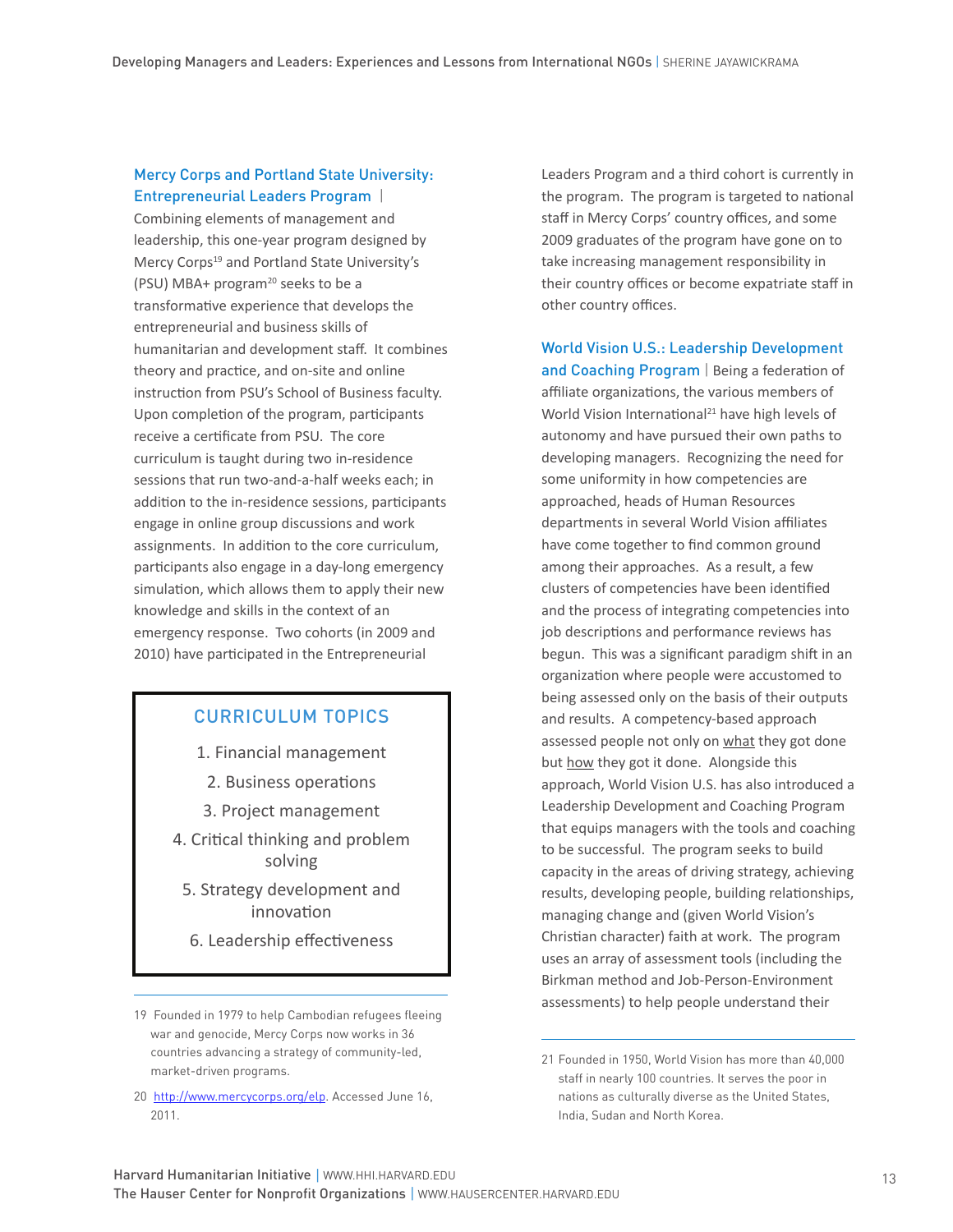leadership styles, behaviors and capabilities. Participants in the program receive one-on-one coaching and on-site executive leadership training on subjects like team building, time management and process design.

*"When we moved to a competency model, it was truly a cultural shift that didn't go down easily but I think we are on the other side of it now."*

#### CARE: Transformational Leadership Program in the West Africa region | Over the past

decade, CARE USA<sup>22</sup> has built a set of systems (e. g., competency-based recruitment, performance evaluation with 360 degree feedback, talent management) and a suite of programs (e.g., eLearning platform, gender and diversity training, leadership development programs) to enhance people management and leadership. As its work in management and leadership development has evolved, CARE has moved away from headquarters-run training programs and focused on efforts tailored to the particular needs and challenges of various groups of managers. The Transformational Leadership Program in the West Africa region is one such example. In this case, the Regional Director of the West Africa Regional Management Unit sought to embark on a "journey" of action learning and peer coaching with CARE's country directors and assistant country directors in West Africa. The purpose is to improve people management skills of senior leaders of country offices and to build a foundation of trust and cohesion that helps West Africa country offices to succeed as a team. Part of the transformational leadership "journey" is a

workshop on emotional intelligence which focuses on self-awareness, empathy and relationships. Participants formulate personal development plans, and receive coaching and feedback, and the Regional Director regularly emphasizes the importance of putting the newlyacquired management and leaderships skills into action.

## Common Threads and Emerging Challenges

Our interviews and secondary research indicate no shortage of activity in management and leadership development within and among INGOs. These organizations have their own specific cultures, varying investments in management and leadership development, and diverse workforces. INGO approaches to management and leadership development seem to fall into the following categories. Organizations sometimes move across these categories; indeed, in large and geographically dispersed INGOs, some parts of the organization might be in one category while other parts are in other categories.

• *Ripening* – the organization is beginning to recognize the importance of management and leadership, stimulated mainly by having to confront the cost of poor management and leadership (in terms of organizational effectiveness, staff morale, high turnover, etc.) • *Authorized* – the organization's leaders have emphasized the importance of good management and leadership, and have identified management and leadership development as a priority, but while progress is being made, there is still a gap between stated goals and implementation

• *Integrated* – support and accountability for good management and leadership is woven into the fabric of the organization, and good management and leadership is widely understood to be essential to organizational effectiveness

<sup>22</sup> Founded in the aftermath of World War II, CARE USA is the largest member of the CARE International confederation which has more than 12,000 staff in over 70 countries.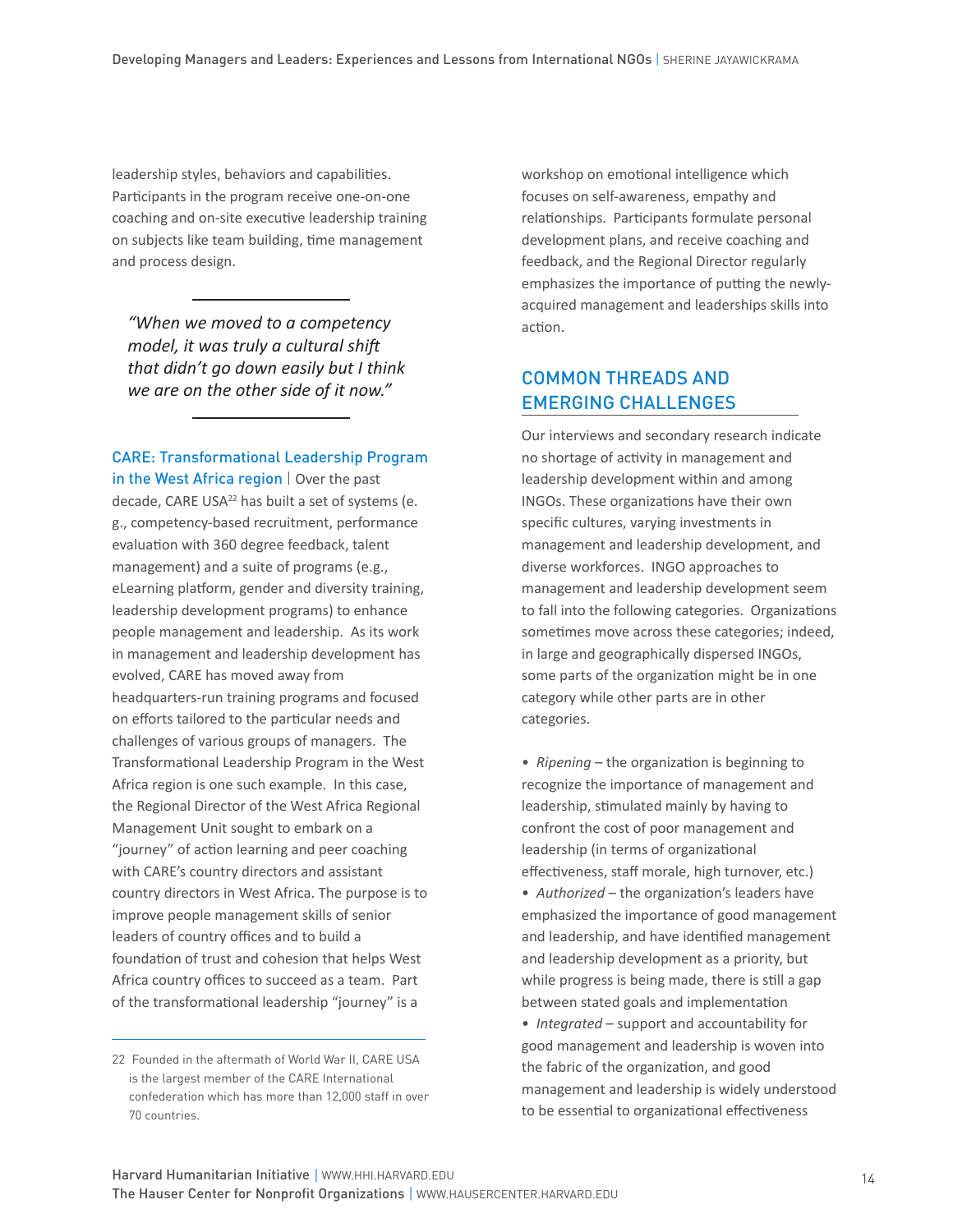Regardless of which category INGOs might inhabit at any particular moment, a handful of factors seem to influence both the discourse and the practice of management and leadership development in INGOs. When these factors are optimized, INGOs seem to be able to advance management and leadership development efforts that retain high-performing staff and strengthen the effectiveness of the organization. These factors are:

• *Culture* – If management and leadership development approaches can mesh well with an organization's culture, there will be openness (and even excitement) about more systematically developing managers and leaders. If an organization's culture resists management and sees it as something that can corrupt the organization's ethos (rather than something that can enhance its effectiveness), advancing effective management can be an uphill battle. Likewise, if leadership development programs are implemented but the organization's culture does not provide space for leaders to take risks or be decisive, cultivating effective leadership can be difficult. Often, an iterative process of trying out and adapting management and leadership development approaches can find the right "fit" for an organization's culture, or help reshape the organization's culture to better support effective management and leadership.

• *Resources* – While the investment of financial resources for management and leadership development is important, the mobilization of high-quality technical resources (both internal and external) is equally vital to support management and leadership development strategies. Save the Children's cadre of *pro bono* executive coaches is a good example. Given the business models of INGOs and the constant pressure to reduce overhead (and activities funded by overhead), funds for management and leadership development typically compete with other organizational priorities. Funding agencies

typically prefer to support the strengthening of technical skills associated with their issue of interest (e.g., health, education, agriculture) rather than strengthening management and leadership skills more broadly. Particularly, in times of economic recession, INGOs are often faced with a drop in unrestricted funds which further limits activities like management and leadership development that are typically supported by unrestricted funds.

• *Champions* – The support of both senior leaders and internal champions is critical in making management and leadership development a priority in organizations that are typically over-stretched and under-resourced. Members of boards of directors can also be valuable champions of management and leadership development, and can be influential in endorsing the principle that these activities are sufficiently strategic as to support them with unrestricted, endowment or net assets funds. Resourceful internal champions can make important progress even in the absence of significant funding. ChildFund International's approach of encouraging graduates of management and leadership development programs to report back to the CEO or EVPs on what they learned, and ActionAid International's move to make implementation of the Women Development Program accountable to an internal Women's Rights Forum are both interesting examples of building a broader base of champions (beyond human resources staff) for this work. As one interviewee put it, "getting human resources out of the way" and emphasizing program ownership and leadership can be an important factor.

• *Timing* – The time needs to be ripe for management and leadership development to genuinely be prioritized. This element of timing might relate to factors such as an organization's shift in strategy demanding serious investment in staff capacity development, a sense of urgency from having suffered a recent management or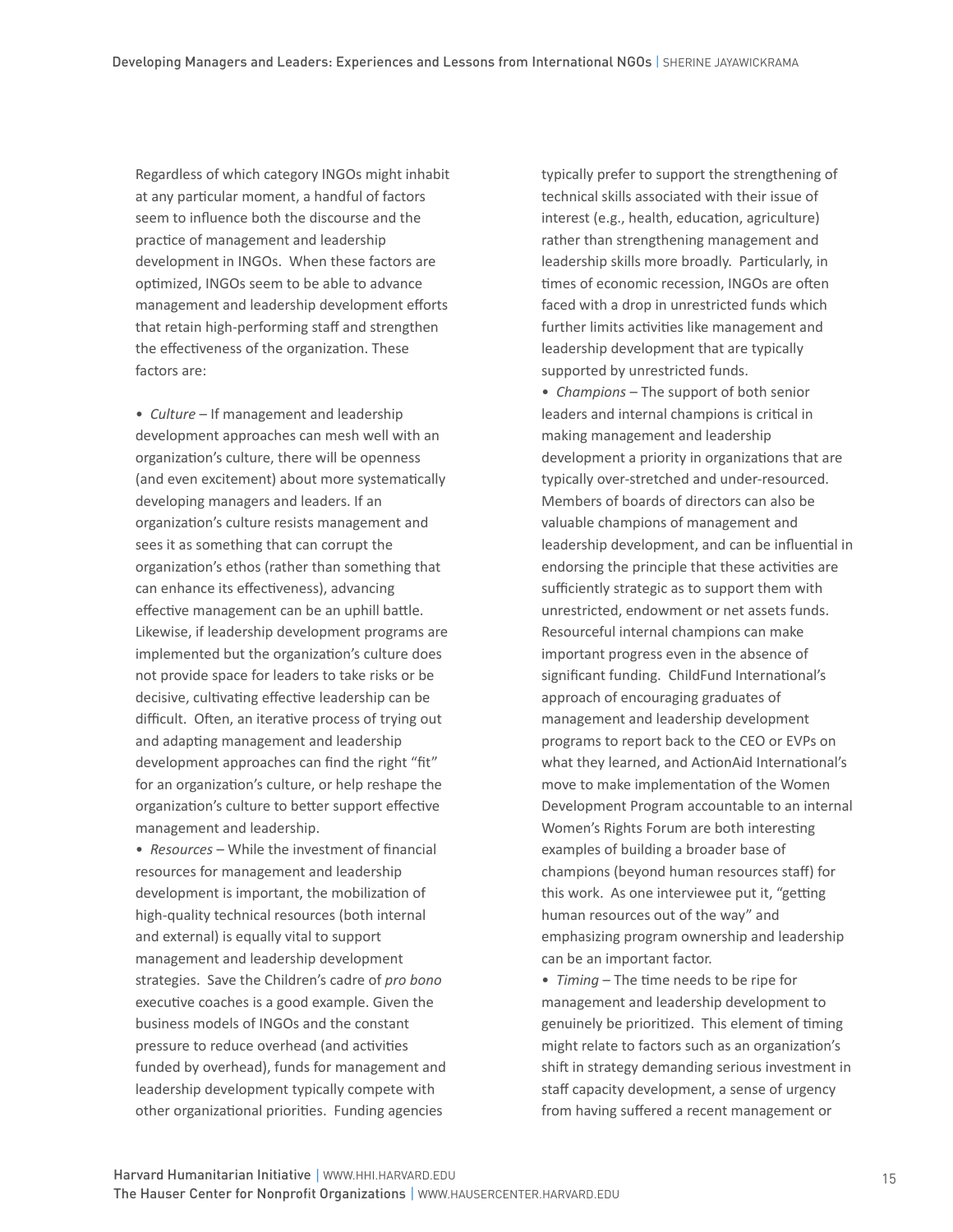leadership meltdown, or climate survey results indicating staff dissatisfaction with managers' performance.

Since many "best practices" in management come from the private sector, INGOs often draw from private sector training providers or consultants to design and deliver management development initiatives. It is also not uncommon for leaders of human resources or organizational development functions in INGOs to be filled by individuals with a history of work experience in the private sector; in fact, in several cases, CEOs of INGOs have transitioned from the private sector.<sup>23</sup> INGOs constantly face the challenge of contextualizing the management-related concepts and practices that come from the private sector to the specific context, culture and realities of their organizations. If this contextualization does not happen, these concepts and practices may be rejected; and, if adopted without contextualization, they are likely to stifle innovation, dampen motivation and constrain flexibility. INGO leaders have to walk a fine line to find the right fit between externally-sourced and internally-developed ideas, and between existing best practices and the organization's culture. In addition to contextualizing, several INGOs have made good progress in developing homegrown methods of delivering training to large numbers of staff dispersed in dozens of countries. Many INGO programs have been designed to be self-taught or to be delivered without the facilitation of a headquarters staffer. Oxfam's Pick Up & Go packs<sup>24</sup> and MSF's Introduction to Field Management course are good examples.

24 http://www.peopleinaid.org/pool/files/pubs/pickupandgo.pdf. Accessed August 17, 2011.

The challenge of developing managers and leaders sits within several other challenges that INGOs face. One of the most difficult challenges is the tension between national staff and expatriate staff in terms of inequities in their respective pay structures, access to internal networks and professional development opportunities, and ability to move on to more desirable assignments. National staff are a major part of the talent pool that each INGO has and they should be a critical part of the pool from which senior managers and leaders are drawn. Yet, national staff often have less access to management and leadership development opportunities due to language, cost and travel (including visa) constraints. INGOs are grappling with how best to make management and leadership development opportunities accessible to national staff in order to help them do their jobs better and position them to take on increased responsibilities in their country and beyond. While some progress is being made, it is still largely inadequate.

INGOs tend to hire mostly for expertise (education and experience), but often the "softer" skills (e.g., emotional intelligence, problem solving, facilitation of processes, building relationships), along with a grounding in core values and guiding principles, are essential to being a good manager and leader. The recruitment culture and practice of INGOs has not caught up with this reality, and organizations still tend to be risk-averse with respect to hiring (privileging years of experience and "harder" skills). In addition, promotions to managerial positions within INGOs tend to be more associated with access to informal networks, taking on visible assignments and making one's voice heard than with systematic assessment of individuals' competencies and aspirations.

Although all INGOs recognize that event-based

<sup>23</sup> This increasingly common phenomenon is described in the book From Success to Significance, which describes the movement of people who want the second half of their lives to have more meaning and significance in terms of societal contribution.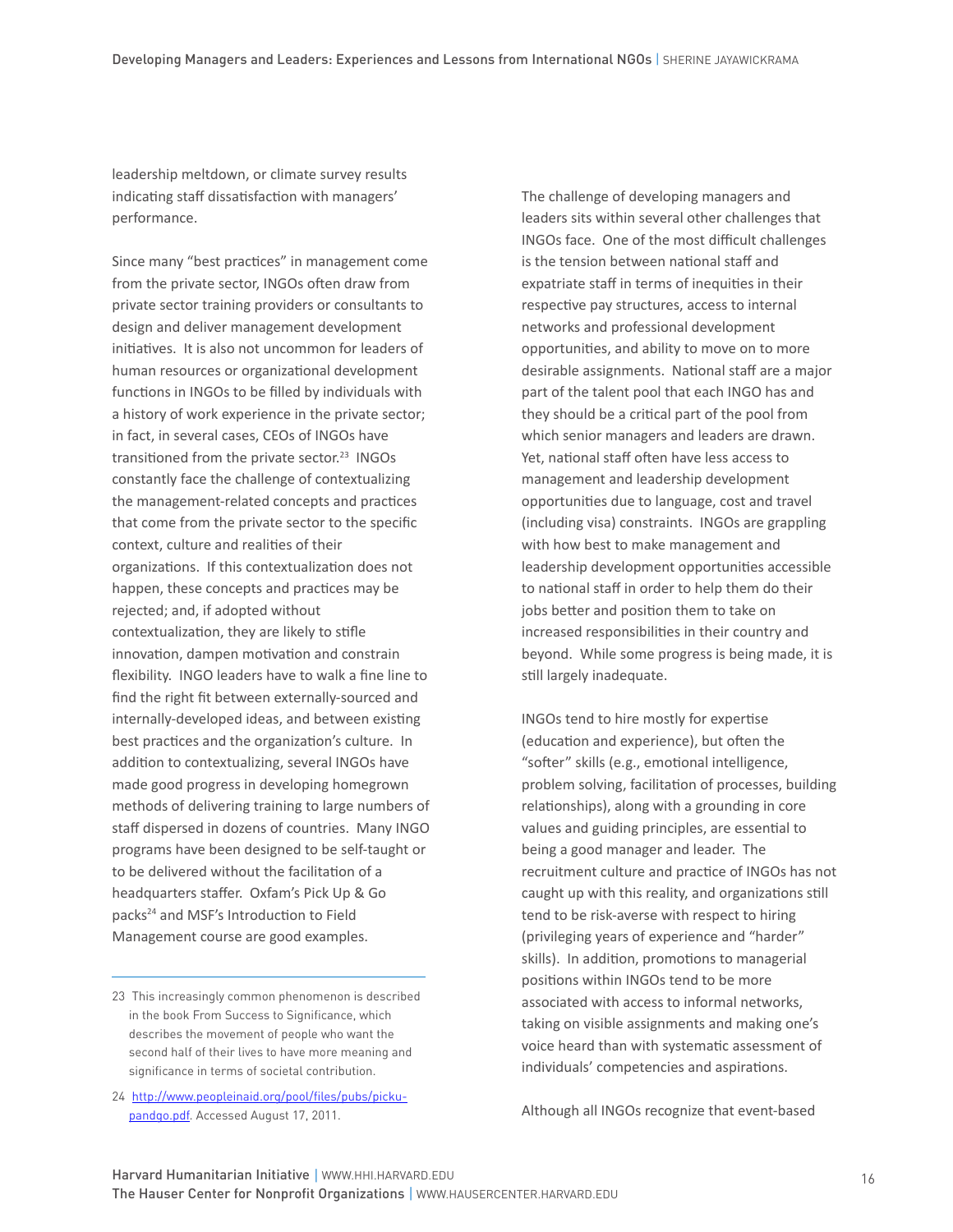training is insufficient in terms of developing managers and leaders, many INGOs still neglect to provide the ongoing support and coaching required for managers and leaders be effective. Many INGOs have recognized the importance of coaching and of tailoring of management and leadership training to the particular needs of specific individuals or groups. They have also recognized that training programs must be accompanied by opportunities to apply newlyacquired skills and by accountability mechanisms to ensure management and leadership performance. If good management and leadership are to take root throughout the organization, INGOs must also establish systems, structures and expectations to support them. Managers and leaders must be held accountable for their performance on a continuous basis. If this does not happen, the investment in management and leadership development may be undermined, and staff cynicism and dissatisfaction may impede organizational effectiveness.

*"Becoming a country director is the pinnacle of achievement. You have arrived. Now, you are on your own."*

Many INGOs feel like they have "the basics" in place in relation to management and leadership development. However, they almost universally acknowledge that their organizations are ill prepared to ensure that senior managers (particularly country directors) have the competencies and support required to lead, manage and represent their organization in increasingly complex environments. Being country director of an INGO today does not mean only overseeing an office that implements wellrun projects and has a healthy pipeline of funding. Country directors today must represent their organization to a diverse suite of political,

military, corporate, celebrity and media actors; must be excellent communicators, negotiators, brokers and facilitators; must create space for innovation while ensuring compliance with an array of internal protocols and external rules; and must be able to project a compelling vision, make strategic decisions and solve complex problems. Especially in decentralized organizations, country offices have traditionally been perceived as small "empires." This has translated into country directors being placed on a very high pedestal. The implication of this, even in INGOs that have undergone considerable cultural change, is that country directors may feel uncomfortable asking for support or training (fearing that this would be seen as a sign of weakness or incompetence). Therefore, the onus is on INGOs to find better ways to prepare and support country directors to lead their organizations' work in increasingly complex settings.

# LESSONS LEARNED AND PRIORITIES FOR THE FUTURE

This paper has examined how INGOs think about and engage in developing managers and leaders, and has tried to unpack why that is sometimes more difficult and complex than it appears. Both INGO practitioners and external actors engaged in management and leadership development can draw the following lessons (which also point to interesting directions for the future) from these experiences.

#### 1 | Contextualize best practices

INGOs must be strategic about management and leadership development. They must align their approaches to management and leadership with their organization's strategies, culture, goals and theories of change – and not with what highlyregarded consulting firms or training providers may offer as best practice. Careful contextualization of external ideas to the organization's culture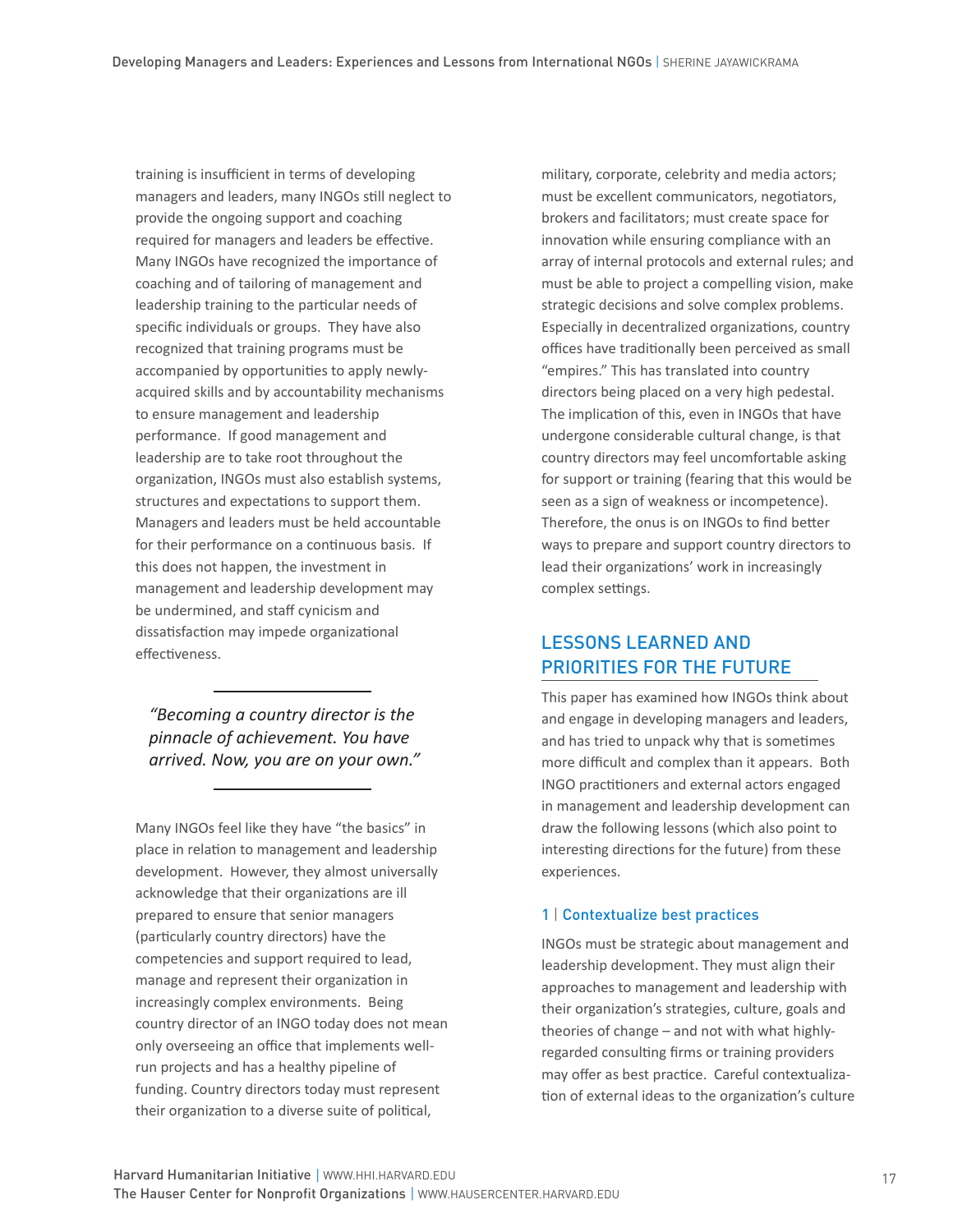and approaches is essential. If ideas are not appropriately contextualized, many staff will respond with a "you don't really understand us" attitude – and may even reject ideas that can be easily adapted to INGOs. Academic institutions and training providers must be sensitive to the distinctive contexts and cultures of each INGO, and seek to adapt their offerings to be relevant to each INGO.

#### 2 | Encourage internal champions

Thoughtful, persistent internal champions of management and leadership development are essential. Having such people in key positions has helped some INGOs make great strides without major initial investments. Some of these people follow a low-cost, low-key "first build it and the support will follow" approach, and are deliberate about empowering graduates of management development programs to become internal champions and help improve future programs. More opportunities for internal champions to learn from each other – and share experiences and challenges across INGOs – would be useful.

#### 3 | Build an Enabling Environment

Management and leadership development efforts must be complemented by a work environment and set of incentives that, on a day-to-day basis, encourages effective management and leadership (and ensures accountability for poor management and leadership). Often, INGOs invest in eventbased training (which is increasingly accompanied by coaching and experiential opportunities) but fail to provide the day-to-day environment that enables effective management and leadership. Ensuring that women and individuals from minority groups have the opportunities to rise into management positions – and are provided an environment that helps them succeed – is an important part of this.

#### 4 | Pay Attention to Timing

Staff are most receptive to management and leadership development investments at times when the benefits seem to outweigh the tradeoffs made to prioritize such investments. For example, if a new organizational strategy emphasizes the need for a certain type of management or leadership capacity, or if a survey has shown that staff morale or retention is closely associated with management weaknesses, then staff are more easily persuaded that investment in management and leadership development is valuable. This buy-in and understanding is important in terms of creating an enabling environment for good management and leadership.

#### 5 | Reach local staff

Many INGOs have tried to ensure that management and leadership training programs reach local staff. Country offices typically have the autonomy to partner with local experts and training providers on programs that are relevant and accessible in the appropriate languages and cultural settings. However, local staff are still at a disadvantage compared to expatriate staff in terms of the resources and training they can access. Many INGOs have built eLearning platforms to try and equalize the playing field, but there is a growing recognition that eLearning is like "reading a book" and needs to be complemented by a practical arena in which management and leadership competencies can be applied. Experiential learning assignments that can complement eLearning are a very useful reinforcement.

#### 6 | Prepare Country Directors for Complexity

 There is almost universal agreement that country director roles have changed dramatically over the past decade or so (given the increasing sophistication of INGOs' work and the increasing complexity of the settings in which they work) and that the basket of skills and competencies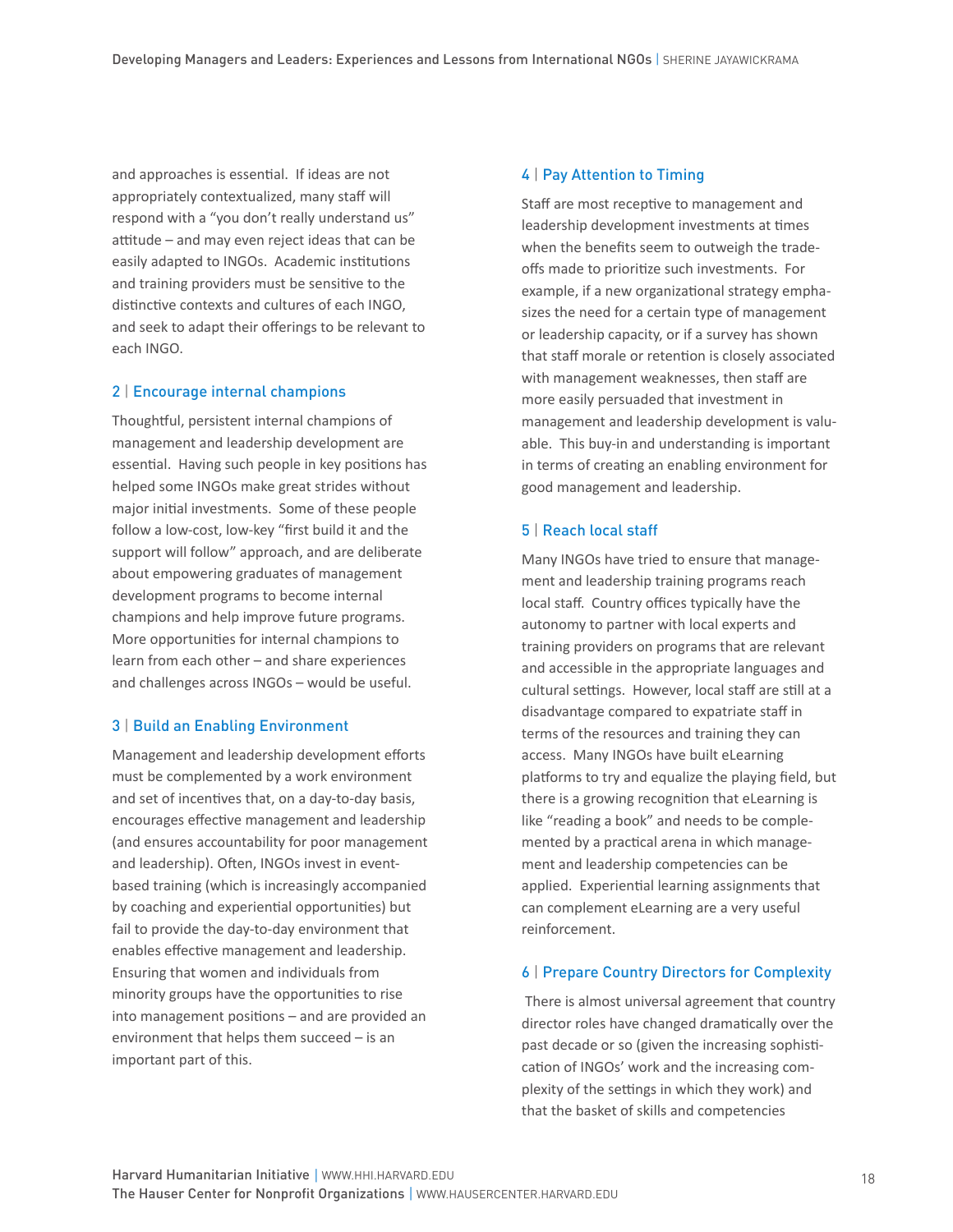required is extremely demanding. A high level of adaptive capacity is required for leading and managing organizations in complexity. INGOs are struggling to find the right combination of training and coaching – and expectations and accountability – to equip country directors to be most effective. In addition, given the cultural context of country offices in INGOs (in which country directors have been powerful, "pinnacle" positions) country directors are often hesitant to seek support for fear of being perceived to be weak or incompetent. INGOs must continue to make progress toward changing this cultural context, and must work with academic institutions and training providers to design programs that address the particularly complex skill sets required at the country director level.

#### 7 | Recruit for "Hard" and "Soft" Skills

Increasingly, INGOs are recruiting managers from the outside. This is natural given the increased mobility of staff among INGOs and the larger number of managerial positions available in INGOs. Attracting and recruiting individuals with the right set of skills and competencies are critical in terms of creating an effective organization. Job descriptions typically include experience, education and competencies, but hiring managers tend to privilege "hard" skills and experience over "soft" skills and competencies when making hiring decisions. In INGOs that receive significant funding from institutional donors, the personnel and compensation protocols of these donors also tend to reinforce the preference for "hard" skills. INGOs must find ways to rebalance this, especially given the importance of "soft" skills to the increasingly complex work of development and humanitarian response.

#### 8 | Balance autonomy and "authorization"

Autonomy and decentralization within an organization can create space for innovative management and leadership development

approaches to emerge in far corners of the organizational system (far away from headquarters and sometimes with little knowledge on the part of headquarters). INGOs must balance "authorizing" management and leadership development in a formal way (so as to mobilize attention and resources), and allowing the latitude for innovations to be seeded throughout the organization. Having the capacity and acumen to identify such innovations so that other parts of the organization can draw inspiration from them is also important.

#### 9 | Make space for lateral moves

 If staff feel that the only way to make career progress is to take on a management position, then INGOs may end up having managers who lack the competencies or true desire to be good managers. Even if technical and management responsibilities can be combined, some of these people may resent not having adequate time for the technical element of the job, from which they may draw important intellectual stimulation and personal energy. They may also assume that the expertise that made them successful in their technical roles will also make them successful in their managerial or leadership roles. This is often a recipe for disaster. INGOs must make possible lateral moves (e.g., by using broadbanding $25$ practices or creating "dual ladders") for talented technical staff who do not have the competencies for management, so that they can be valued and rewarded.

25 The concept of broadbanding was explored in the book First, Break All the Rules: What the World's Greatest Managers Do Differently by Marcus Buckingham and Curt Coffman (Simon & Schuster, 1999). Broader "bands" of salary grades allow employees to be rewarded financially for high performance without needing to climb up the hierarchy into management positions.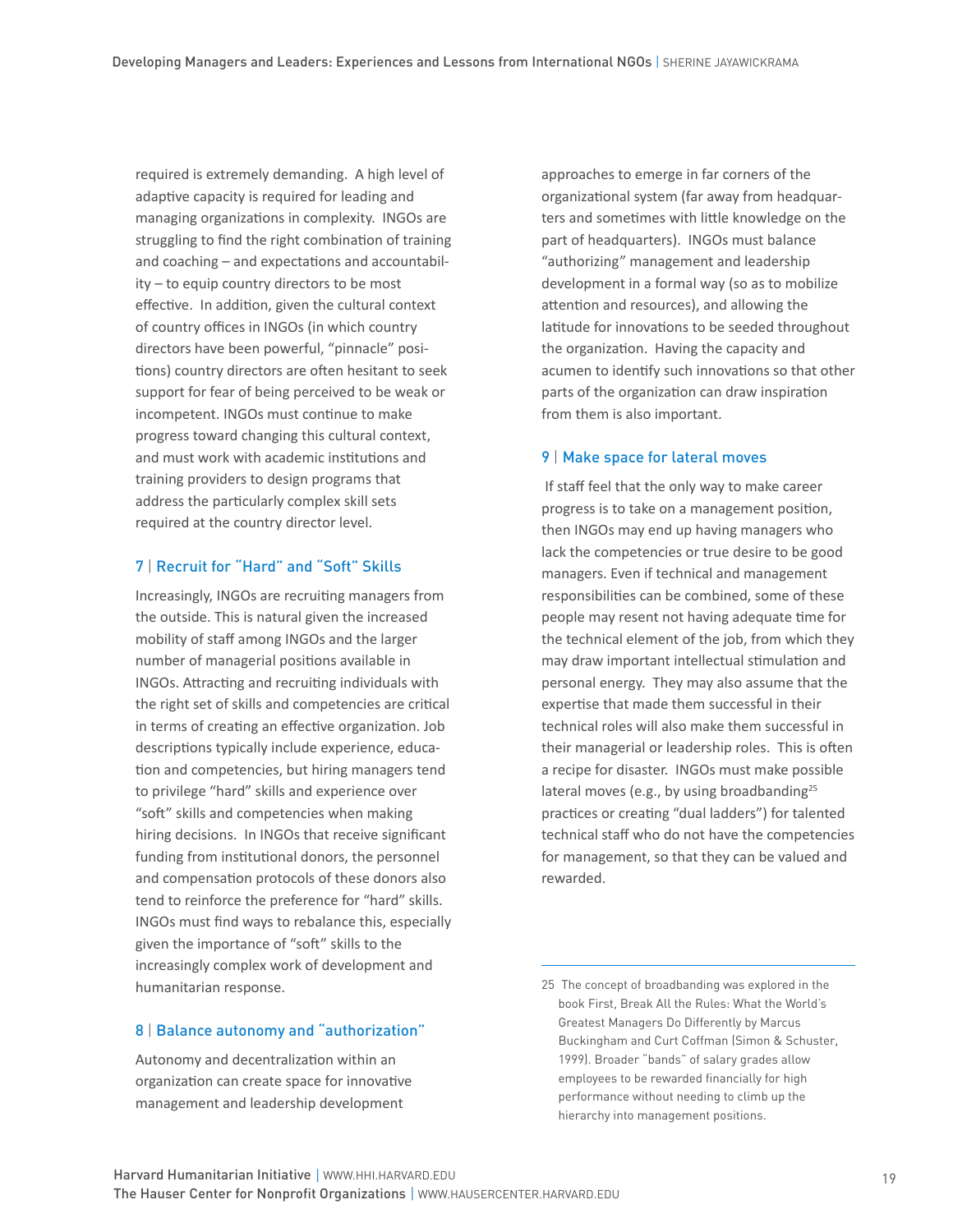## 10 | Measure the Effectiveness of **Investments**

Metrics to track management development tend to focus on how many people were trained or how many courses were offered or taken. These are reasonable measures of outputs, but they are insufficient in terms of providing a sense of what the return of investment might be in terms of impact. INGOs should do more to obtain detailed qualitative feedback on how the programs were or were not valuable to participants (and their managers and supervisees), and should track the performance and paths of staff trained or coached to ascertain what impact (however qualitative) was generated.

#### **CONCLUSION**

How best to develop managers and leaders is a challenge faced by organizations across sectors: nonprofit, corporate and government. How to help suitable staff in technical roles make successful transitions into management is an important sub-set of that challenge. Google recently conducted an extensive analysis of the characteristics of good managers in the company, and technical expertise ranked dead last among the top eight characteristics.<sup>26</sup> The behaviors that made people highly successful in their technical areas were not the behaviors that were critical for good managers. INGOs recognize this and try to address it by defining management and leadership competencies, recruiting and evaluating managers and leaders against those competencies, and implementing training and coaching programs (sometimes accompanied by experiential learning opportunities) to develop management and leadership skills. At best, these efforts are: contextualized to each organization's culture, approaches and needs; complemented by the right policies and incentives; and supported by a broad base of internal champions.

Our interviews and desk research shows no shortage of initiatives – both within individual organizations and across the sector – in the area of management and leadership development. Furthermore, the limits on the effectiveness of existing management and leadership development programs seem not (for the most part) to be related to the quality of the programs themselves but to the realities of organizational culture and accountability that impede good management and leadership on a day-to-day basis. Therefore, additional management and leadership development programs, in and of themselves, may not add distinctive value.

The most pressing unresolved issue emerging from the interviews is the inadequate preparation of country directors for the complexity of their responsibilities in a fast-evolving landscape. Interviews indicated that training and coaching efforts have not been able to keep up with the rapid escalation in the complexity of these positions. This may be an opportunity for an academic institution to develop curricula that combine skills like financial management oversight, facilitation, strategic decision making and communication with approaches like systems thinking, while at the same time, looking at the organizational level to recommend how best country directors can be guided, supported, networked and evaluated. While these curricula and recommendations must be tailored to the context of each organization, there could also be significant benefits to INGOs collaborating on such training and sustained follow-up (and to the humanitarian and development sectors as a whole). This could create networks of countrylevel leaders that are better prepared for the complexity of their jobs, better equipped to forge partnerships, and better positioned to move across organizations seamlessly. This type of collaborative effort could also make a more compelling argument for financial support, given the broad benefits.

<sup>26</sup> Bryant, Adam, "Google's Quest to Build a Better Boss," The New York Times, March 12, 2011.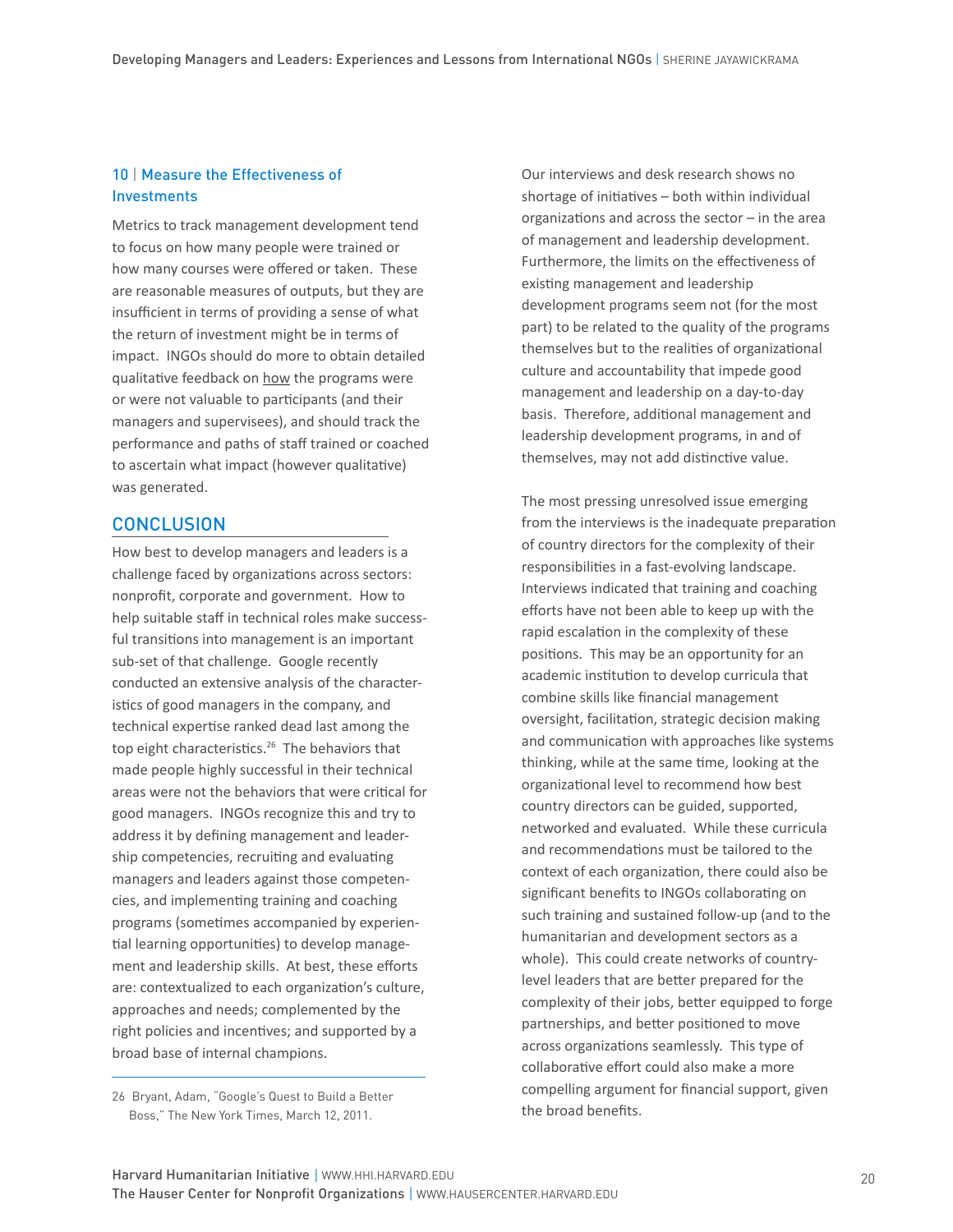## **REFERENCES**

Bryant, Adam, "Google's Quest to Build a Better Boss," The New York Times, March 12, 2011.

Buchanan-Smith, Margie and Kim Scriven, Leadership in Action: Leading Effectively in Humanitarian Operations, ALNAP, 2011.

Harvey, Paul et al, The State of the Humanitarian System: Assessing Performance and Progress, ALNAP, 2010, p. 49.

Leadership and Talent Development in International Humanitarian and Development Organizations, Center for Creative Leadership & People in Aid, 2010.

Walker, Peter and Catherine Russ, Professionalizing the Humanitarian Sector: A Scoping Study, April 2010.

## ANNEXES

#### **Original research questions**

- 1. How do you currently train and develop your management staff?
	- a. Selection
	- b. Skills and/or competency framework
	- c. Training
- 2. How has this approach changed over the past decade?
	- a. What are the key lessons learned from previous experiences in management development?
	- b. What have been the opportunities and challenges (strategic, financial, capacity, internally and externally)?
- 3. Strategically what priority is given to management development in your organization?
	- a. Competing priorities
	- b. Financial investment
	- c. Collaborative efforts and donor funding for capacity building
- 4. What are the current needs and challenges in management development?
	- a. Priority areas (finance, human resources, leadership, communications, etc.)
	- b. Training methods (courses, workshops, simulations, mentoring, etc.)
	- c. Access (geographic, information, language, etc.)
- 5. What role do outside institutions play in management development?
	- a. Relevance and applicability
	- b. Challenges and gaps

#### **List of interviewees**

- 1. Sadaffe Abid Former CEO, Kashf Foundation
- 2. Stanley Arumugam International Director, Human Resources & Organizational Development, ActionAid International
- 3. Peter Bell Former President & CEO, CARE USA
- 4. Meg Burns Director, Global Staff & Organizational Development, CARE USA
- 5. Nanette Cantrell Vice President, Human Resources, CARE USA
- 6. Kirsten Clark Director, Global Workforce Learning & Development, Save the Children U.S.
- 7. Rodney Davis Vice President & Chief Human Resources Officer, Save the Children U.S.
- 8. Barbara Hopland Senior Global Human Resources Generalist, Oxfam America